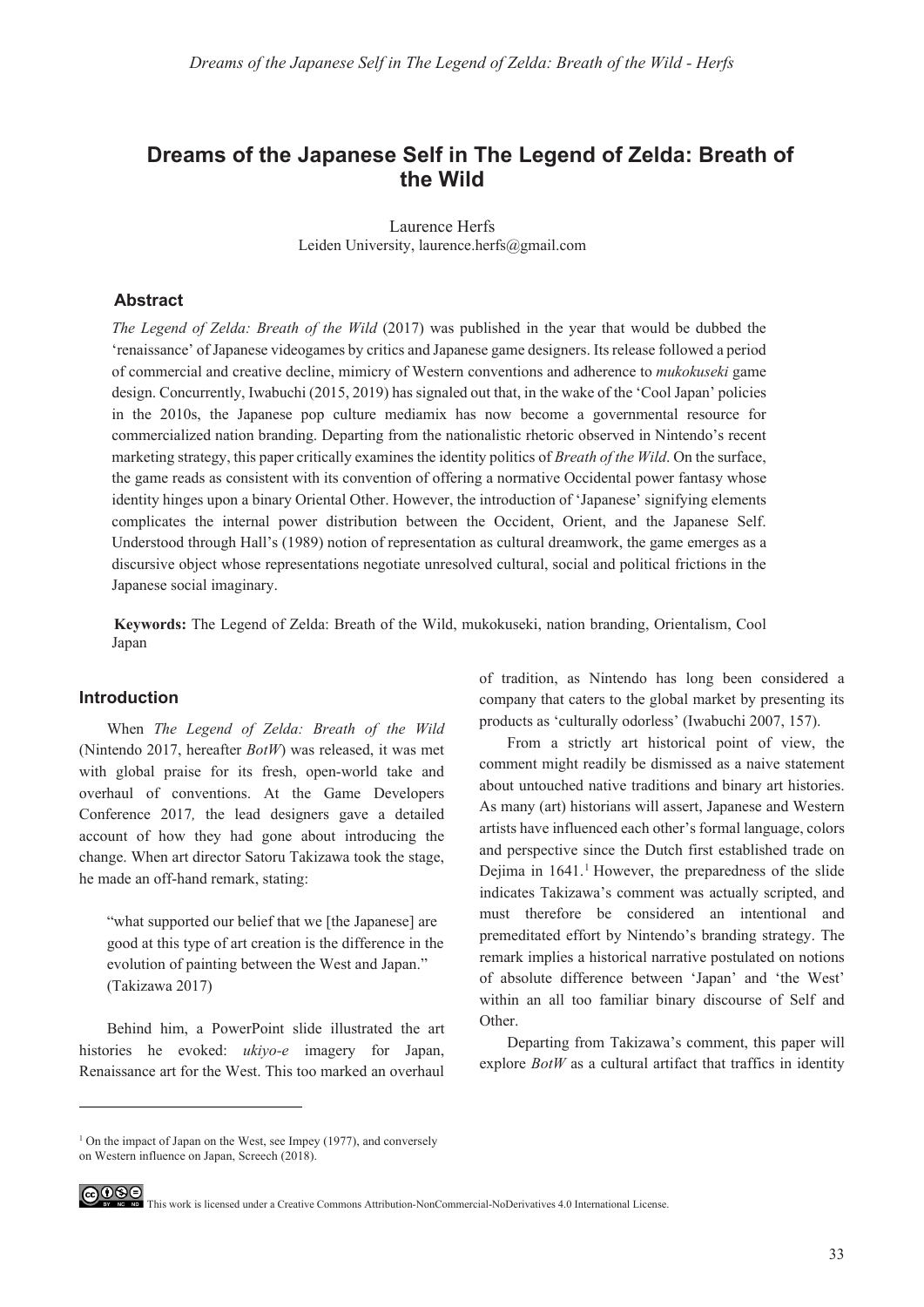politics through its playable representations. After situating the game in its franchise's history and within the larger Japanese game- and culture industries, I will analyze the racial dynamics within the game as a site where ideologies pertaining to Orientalism/Occidentalism, colonizer/colonized and Self/Other are both reproduced and challenged. This paper aims to add to the growing body of scholarly work on the critical analysis of videogames at the intersections of visual- and cultural studies, postcolonial theory and Japanese studies. While much has been written about the Zelda series in general, there is a comparative lack of analysis about the Japanese discourses in which it traffics. This may in part be explained by the franchise's assimilation to Western image conventions. This paper will hopefully reveal that, upon closer observation, these representations are not as clear-cut as they appear.

# **The** *Mukokuseki* **history of Zelda**

The nationalistic undertone in art director Takizawa's comment is a remarkable deviation from Nintendo's usual marketing strategy. In order to demonstrate its significance, I will begin with a concurrent discussion of the franchise's marketing history, developments in the Japanese videogame industry, and the historical context of Japan's internal identity construction, before arriving at the contemporary cultural moment from which *BotW* emerges.

In 2001, Nintendo showed off the technical capacities of their newly released GameCube console by debuting a Zelda demo with realistic graphics. Mia Consalvo recounts that the new style was enthusiastically received by overseas fans, yet subsequently these same fans were dismayed when Nintendo released *The Wind Waker* (2002) in a toonlike *chibi* style.<sup>2</sup> Parts of the Western audience assigned the game the derisive name 'Celda', referencing the Japanese cel-animation the aesthetics were based on, which they considered to be too childish (Consalvo 2016, 265). Its successor *Twilight Princess* (2006) was consequently developed along the aesthetic lines of the demo, with a more mature Link model and monster designs leaning closer to horror imagery. Its graphics were rendered in the style of the major Western games of the year like *The Elder Scrolls: Oblivion* (Bethesda 2006) and *Shadow of the Colossus* (SIE 2006). DeWinter notes that Shigeru Miyamoto, creator of the series and executive producer of

*The Wind Waker,* stepped down midway through production of *Twilight Princess* in favor of Eiji Aonuma (DeWinter 2015, 95). Taking this into consideration, it is no stretch to imagine that Nintendo's shareholders pushed the designers to mimic popular Western game aesthetics in order to appeal to the global market.

Their efforts to adhere to Western aesthetics continued with *Skyward Sword* (2012), which retained the realistic shaders while combining it with the physiognomy of *anime*. However, in the promotion of the game, *anime* was never mentioned. Rather, Nintendo's representatives labored to establish a link between the game and Western art history, claiming that it had incorporated the palette of the impressionists into its design. During a 2010 E3 presentation, Miyamoto referred to the graphics as resembling "a moving painting", and later at a roundtable mentioned that he was a fan of the "soft, warm colors and wayward brush strokes of Cézanne's artwork" (Plunkett,  $2010$ ).<sup>3</sup>

Throughout the 2000s, the Zelda franchise appealed to the global market by assimilating to its conventions, downplaying 'Japanese' elements in favor of connections to Western art history and game aesthetics. This tendency could be observed throughout the Japanese videogame industry. In the documentary *Ebb and Flow: Conversations on the Momentum of Japanese Games* (Archipel 2018), lead designers of several major Japanese videogame companies confirm that, as Square Enix's Yoko Taro notes, "we had to sell games to the global market, so we mimicked titles developed in the West". SIE's Keiichiro Toyama is shown with a sheepish smile when he says "our games were, how should I put it, not so great". The documentary argues that the first decade of the  $21<sup>st</sup>$  century was experienced as an industry-wide identity crisis because of the financial dependence on the global markets and their associated Western conventions.

Cultural debates surrounding the mimicry of Western conventions as a Japanese practice long predate the Zelda franchise. They are part of a larger narrative termed *dǀka,* the notion that Japan presumably holds the unique capability of being able to successfully mimic- and adapt to foreign influence without losing their Japanese core identity (Martin, 575).<sup>4</sup> Herein arises a central point of tension for the construction of the Japanese subjectivity, which has vexed Japanese intellectuals since the Meiji period and the birth of the Japanese state (Koschmann

1

<sup>2</sup> *Chibi* is a genre within *anime* aesthetics that is characterized by

extremely deformed anatomy.

<sup>&</sup>lt;sup>3</sup> This comment is technically incorrect, as Paul Cézanne is considered a post-impressionist, not an impressionist. The namedrop however demonstrates that the aesthetic references said less about the actual

graphics of the game, and all the more about the marketing appeal via Western-scented image traditions.

<sup>&</sup>lt;sup>4</sup> For further discussion of *doka*, see, for example: Iwabuchi (2002), Oguma (2002), Yoshino (1992)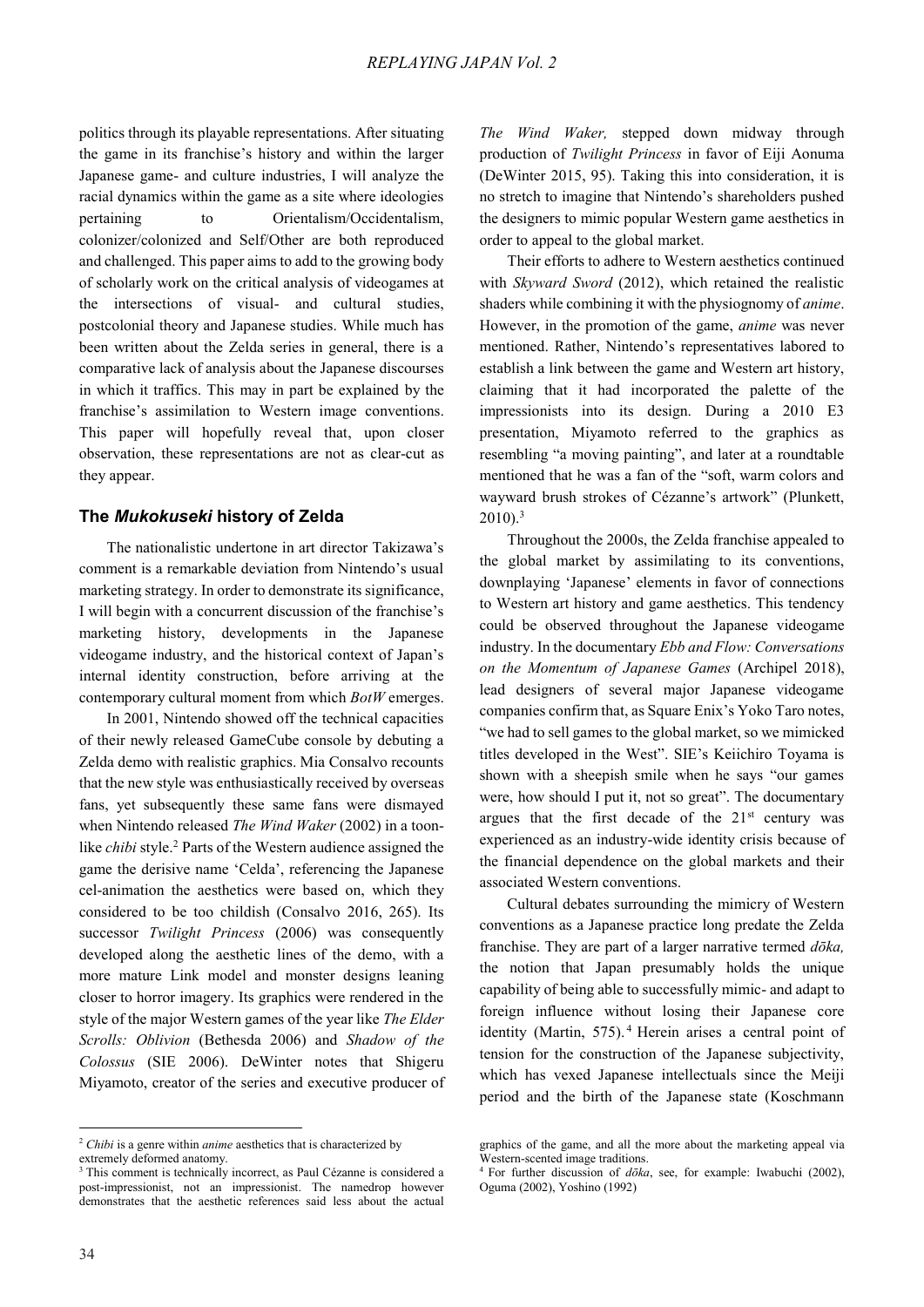2006, quoted in Martin 2018, 571). As Okabe points out, throughout the Meiji period (1868–1912) the mimicry of Western art and culture was seen as both a way to rise in the world (*risshin shusse*) and as a Western infection (*seiy*<sup> $\bar{o}$ </sup> kabure) (2019, 42).<sup>5</sup> In other words, while the West was seen as a model to borrow from, it also inspired a sense of inferiority, competition and desire to "preserve national and cultural difference" (Silver 2008, 132). According to Hutchinson, this cultural ambivalence led to an identity crisis that influenced much of the cultural production of both the Meiji and Taishō (1912-1926) era (2001, 177).<sup>6</sup>

After the Second World War, Japan's identity became predominantly articulated through its subordinate position to the United States (Iwabuchi 2002, 56). While their status as a leading economic power grew, Japan acquired a positive self-image as an assimilator. They considered themselves "successfully Westernized" (1998, 172), and prided themselves on their ability to indigenize, something they considered a, "uniquely Japanese quality" (2002, 57). At the same time, an obsession grew with the discourse surrounding *nihonjinron*, theories about the supposed unique identity of the Japanese.<sup>7</sup> Iwabuchi writes that in its post-war position, Japan became, "obsessed with claiming its racial purity and homogeneity through the binary opposition of two culturally organic entities, 'Japan' and the 'West'" (56). He further notes, through this nationalistic obsession, Japan was also able to conveniently forget its own pre-war colonial aggression in the region (ibid). $8$ 

In his historic overview of the Japanese game industry, Picard observes that this competitive interaction between Japanese and Western industries lies at the heart of the birth of the Japanese game (*geemu*). Rather than passively importing Western games, Japanese producers felt determined to actively mimic, clone, and enhance Western products in order to compete (2013, np). 9 While this suggests an empowered competitive position, Iwabuchi points out that Japanese products were only able to go global because of their historical know-how with regards to

1

'Western' assimilation, pointing out the 'culturally odorless' nature of Japanese export products in the late 1990s and early 2000s. (1998, 166). He argues that in contrast to American export icons like Coca Cola, Japanese icons like its *anime* figures and Nintendo characters are defined by their *mukokuseki* ('stateless') design. These products consciously erase "racial or ethnic characteristics and any context that would embed the characters in a particular culture or country" (167). In other words, while Picard points to assimilative tactics as a Japanese quality, Iwabuchi maintains that Japan's economic power could only be achieved through active self-erasure.

In the *Ebb & Flow* documentary, Fumihiko Yasuda of *Nioh* (Koei Tecmo 2017) pulls a grim face as he recalls the period of mimicry, noting that it, "really hindered any creativity we may have had". In the larger argument that the documentary makes, the necessity of mimicry is painted not as Japanese quality but rather an oppressive assimilation which recalls the historic sense of inferiority *vis-à-vis* the West. The documentary argues that with the release of games like *Persona V* (Atlus 2016), *NieR: Automata* (Square Enix 2017) and *Breath of the Wild,* Japanese videogame production is now experiencing a renewed momentum. Critics have similarly described the year 2017 as marking the "renaissance" (Lennon 2017) or "comeback" (Webster, 2017) of Japanese video games in the West, and the "year Japanese RPGs caught up to Western RPGs" (Leack 2017). Within this momentum, it is suggested that Japanese games have found renewed freedom to express 'their' identity after being oppressed by the economic forces of globalization that favored hegemonic Western conventions. This same jubilant rhetoric also undergirds Takizawa's commentary about the inherent 'Japaneseness' of *BotW*, marking a significant shift in the recent history of both the franchise and the industry at large.

# **The discursive construction of 'Japan'**

<sup>&</sup>lt;sup>5</sup> Both Saitō (2012) and Silver (2008) write extensively on the contradictions faced by Japan during this period, as it sought to shape a modern nation that was both legitimized by the Western powers, while simultaneously preserving national and cultural difference from these same powers.

<sup>&</sup>lt;sup>6</sup> Hutchinson (2001) has argued that the works of Meiji writers like Mori Ōgai, Natsume Sōseki, Nagai Kafū and Shimazaki, address pressing questions about Japan's changing identity in the modern world via images of both West and Orient as defining Others for the Japanese Self (11).

<sup>7</sup> While these narratives have been criticized as racist, xenophobic and essentialist, Hutchinson argues that they indicated anxiety and a need for "certainty and reassurance that Japan was still significant, a source of pride and security" (Hutchinson 2019a, 84). For further reading on *nihonjinron*, see: Dale (1986), Mouer and Sugimoto (1986, 1995) and Befu (2002, 2008).

<sup>8</sup> The debate surrounding Japanese identity as either essentially homogeneous or 'mixed' in nature, due to the country's historic annexation and territorial expansions, has been researched extensively. Eiji Oguma (2002) in particular has shown the diverse range of perspectives that have shaped ideas of Japanese identity, while Morris-Suzuki (1998) has pointed out how Japan's foreign policy has been influenced by its self-image *vis-à-vis* Asia throughout the twentieth century to the present (Morris-Suzuki 1998). See also: Dower (1986), Mouer and Sugimoto (1986), Yoshino (1992), Iwabuchi (1994, 2002), Lie (2001), and Weiner (2009).

<sup>9</sup> Picard cites the example of *Pong* (Atari 1972), which was quickly cloned by both Sega and Taito. As a result of the 'cloning strategy', Japanese companies were able to gain commercial success to the point where they could develop their own games, leading to the eventual creation of major commercial successes like Taito's *Space Invaders* (1978) and the formation of some of Japan's contemporary leading videogame producers.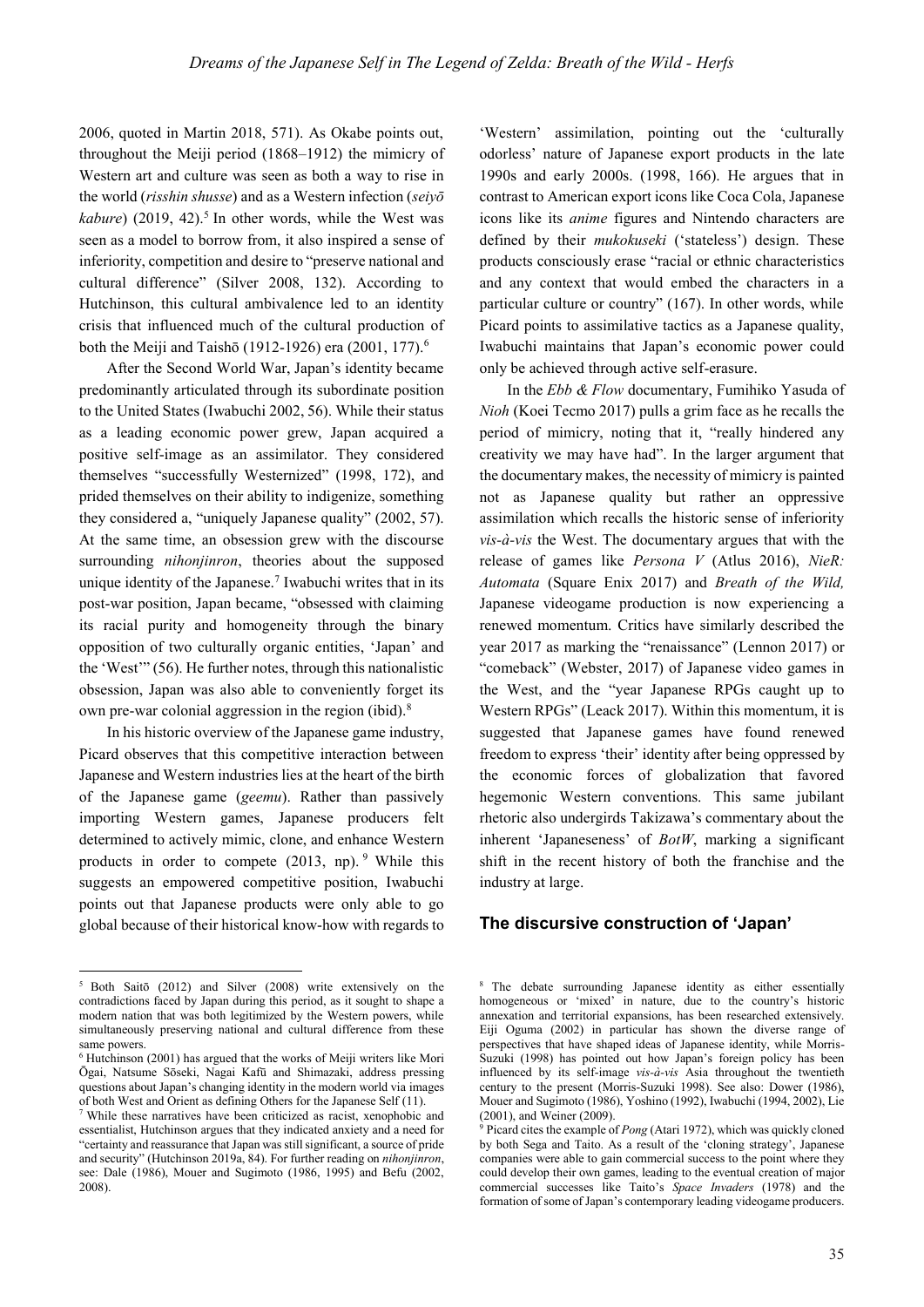Takizawa and the documentary recall the historical anxieties pertaining to the construction of Japanese subjectivity in cultural production. In their comments, the notion of what constitutes their games' sense of 'Japaneseness' is discursively produced in a twofold manner. First, through binary contrast: Yoko Taro notes, "considering art forms like *anime* and even *ukiyo-e,* the Japanese people have never really focused on realistic portrayals. I think we prefer this kind of surreal and unclear world, and personally I think this is a really big difference between Japan and the West" (Archipel 2018). Essential characteristics are ascribed to two stabilized entities – the realism-loving 'West' and surreal 'Japan'. 10 As a discursive construction, 'Japan' as a nation and 'Japaneseness' as an identity, rely on clearly demarcated boundaries between 'us' and 'them' (Iwabuchi 2019,  $6$ ).<sup>11</sup>

Second, the game designers suggest a transhistorical link between their products and Japanese artistic heritage, specifically *ukiyo-e.* This narrative is perpetuated by other Japanese cultural producers as well, such as the renowned artist Takashi Murakami and art historian Tsuji Nobuo.<sup>12</sup> The notion that the artistic heritage of *ukiyo-e* ought to be considered the predecessor of contemporary *anime* has been contested by critics like Sharon Kinsella and Adam Kern, who argue instead that *anime* is a product shaped by the transnational flows of contemporary globalized popular culture, and that the notion that it can be traced back to an eighteenth-century artform must be understood predominantly as an effort to legitimize a cultural form (Kinsella 2000, 19) (Kern 2006, 132).

Moreover, Daliot-Bul writes, "using Japanese tradition as a means to add uncontested respectability to recently invented cultural products is a well-known tactic in modern Japan" (Daliot-Bul 2009, 253).<sup>13</sup> The tactics used by the Japanese videogame producers are part of a discursive- and performative framework which does more than simply brand their own products. Rather, they do the work of what Iwabuchi calls 'pop-culture diplomacy' (2015, 420). He observes that in Japan's postwar era, the country has increasingly come to rely on nation branding through its cultural output in order to internationally enhance its image. While assimilative *mukokuseki* strategies seemingly erase Japanese cultural odor, its success abroad has simultaneously drawn the attention policy makers (419). Since the turn of the century, the Japanese government has begun to implement cultural diplomacy policies, widely known under the umbrella term 'Cool Japan'. 14 The Japanese the Ministry of Economy, Trade and Industry (METI) now publishes annual Intellectual Property Strategic Programs in which tactics for conveying the attractiveness of Japan are detailed (422-3). These policies, and significant allocated budgets alongside them, are an exercise in soft power (Nye 1990) aimed at enhancing the image of Japanese culture abroad via the globalizing Japanese mediamix of *anime, manga* and *geemu*.

In a 2017 Guardian article, Samanth Subramanian signaled out that nation branding is now a booming business through which nations seek to construct a more distinctive version of their country's Self (19). Cultural branding and diplomacy herein serve to discursively reproduce the boundary of 'us' and 'them'. Moreover, the pop culture mediamix has become not only, "one of the main governmental resources of brand nationalism, but also the perceptual frame through which 'Japan' is popularized both internally as well as externally" (Miyake 2015, 94). The commentary made by cultural producers like the Japanese videogame designers is grounded within these identity politics. From this understanding arises the question of how their videogames are reflecting and perpetuating these discourses. As the fields of postcolonial studies and cultural analysis have long established, representational media like painting, literature, and film traffic in social discourses on race, gender and colonial structures. 15 So too do videogames. 16 Hutchinson notes

<sup>&</sup>lt;sup>10</sup> The 'surreal' quality plays into what Hutchinson (2019a) detects as a common online trope that arose in the 1990s, where reviewers would link Japanese culture and cultural products to a sense of the 'bizarre' that "only Japan could come up with" (Hutchinson, 23). She dismisses it as an Orientalist and essentialist notion.

<sup>&</sup>lt;sup>11</sup> On the definition of the Japanese 'Self' as defined via its Others, see: Gluck (1985), Tanaka (1993), Morris-Suzuki (1998), Clammer (2001), Oguma (2002), and Hutchinson (2011).

 $\frac{12}{12}$  Nobuo and Murakami have collaborated on exhibitions and publications that aim to transhistorically link Murakami's *anime*-inspired paintings to those of *Edo* artists. Upon viewing them, Murakami exclaimed, "it's like meeting my father! Oh, this is my DNA!" (Nishimura 2018, 135). Nobuo traces contemporary manga aesthetics back to of *kibyōshi*, ukiyo-e, and *emakimono*. He writes of the famous Frolicking Animals scroll *Chōjū-Jinbutsu-Giga*: "there is a shared use of pictorial techniques, transhistorical conventions, to which the modern manga illustrator may (deliberately) hark back" (Nobuo 2001, 64). Takizawa's GDC 2017

PowerPoint shows the same scroll, suggesting that he indeed views the game as a successor to the heritage of *Chōjū-Giga*.

<sup>&</sup>lt;sup>13</sup> The Intellectual Property Strategic Program of 2005 displays this rhetoric clearly when it states its purpose is to, "promoting the creation of a new Japan Brand with the objective of spreading a Japan brand to the world, by the end of FY2005, the GOJ will arrange public-private discussion on the ideal form of a new Japan brand, which will be applied to designs, functions, contents created based on Japanese traditional culture and adjusted to the contemporary lifestyle, e.g. Neo-Japanesque, and will work toward establishing such a brand" (38).

<sup>&</sup>lt;sup>14</sup> For further reading on 'Cool Japan', see Daliot-Bul (2009), deWinter (2017) and McLelland (2017).

<sup>&</sup>lt;sup>15</sup> For a broad overview of cultural analysis, see: Storey (1996, 2010), Grossberg (1997, 2010), Bal (2003), McRobbie (2005), During (2005), Ryan and Musiol (2008) and Rodman (2014).

 $16$  In the field of game studies, significant work on representation as a site of meaning-making has been done by King and Kryzwinska (2006), Flanagan (2009), Shaw (2010), Nakamura (2017) and Murray (2018).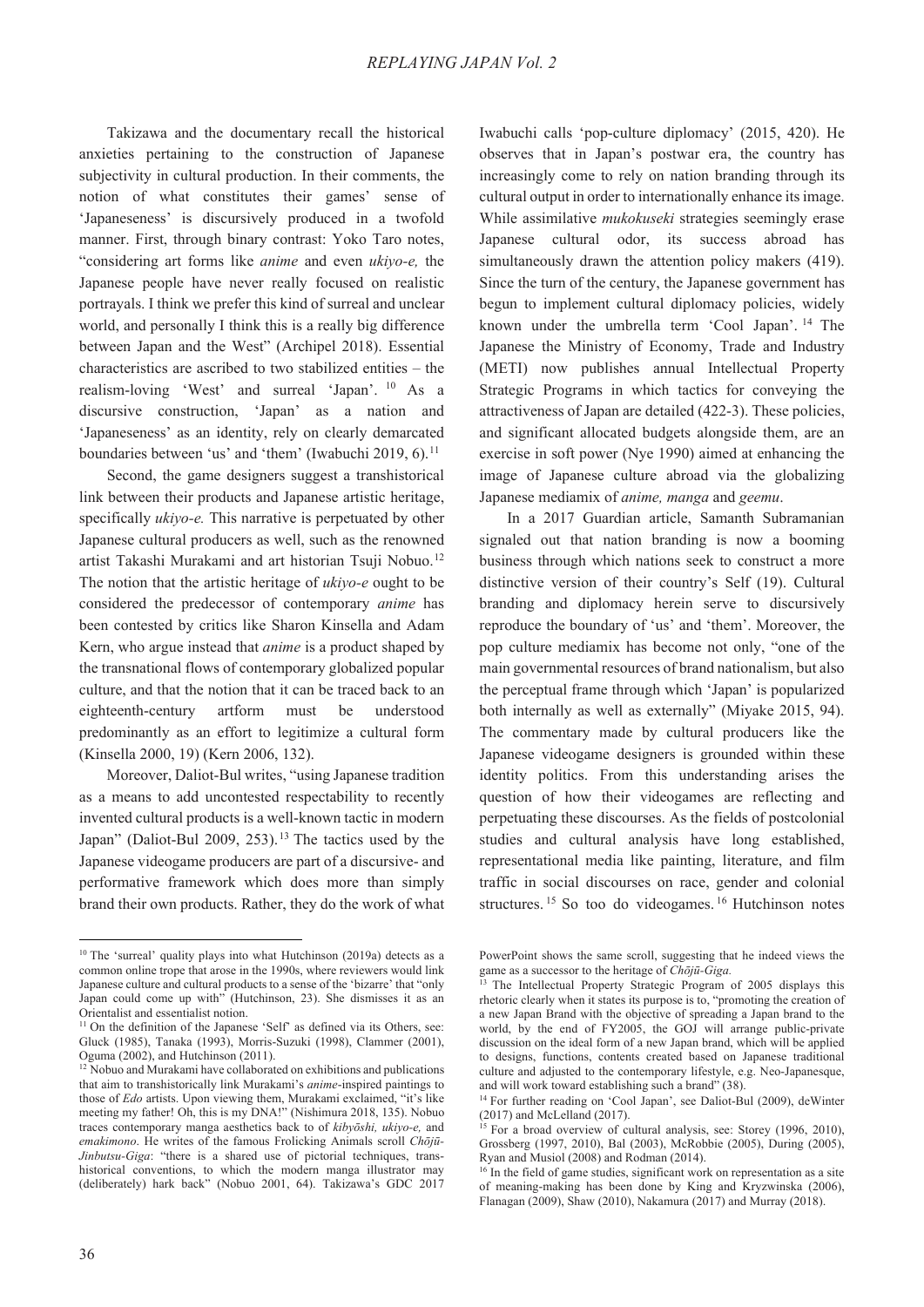that, "the relationship between the game world and real world is one of blurred boundaries where ideology and representation interconnect" (2016, 155). As a discursive practice, the constructed world of videogames reinforces particular social ideologies, which in the case of *BotW* must be understood in the historically and culturally situated context of Cool Japan and discourses on 'Japaneseness'.

Hutchinson echoes Stuart Hall's understanding of culture as myth-making when she writes, "how we portray ourselves and others in games provides a useful window into the process of identity construction" (2016, 155). According to Hall, representation implies not a reflection of a pre-existing world, but rather the active producing of myths for and by the culture from which it emerges. As such, they can "tell us about the 'dream life' of a culture" (1989, quoted in Murray 2018). Playing videogames is a means to engage with these myths in a playable form, created by "a constituency whose access, agency and ability to wield the technology allows them to communicate their wishes, fears, dreams – and even identity politics – through a form of interactive entertainment" (Murray 2018, 19).<sup>17</sup> In other words, as a Japanese production, this paper presumes *BotW* dreams ludic dreams (and nightmares) about Japan and its Others. Thus, what follows is a discursive analysis of that representation, understood to be laboring within the complex Japanese socio-economic historical context of mimicry, assimilation, cultural hegemonic flows and nation branding efforts.

## **Occidental Hegemony**

At first glance, *BotW*'s Hyrule is a rich space filled with different cultures, architectures and beings to discover. Amongst the seven major races that populate the land, diverse representations of body size and phenotype can be discerned. There are four non-humanoid races, based on elemental essences: the aquatic Zora, volcanodwelling Goron, avian Rito and forest spirit Korok. Additionally, there are three humanoid races based on broad ethnic stereotypes: the Anglo-medieval Hylians, the Oriental Gerudo and the Japanese Sheikah.

On the surface of the representation, the power balance in the world of *BotW* seems to favor the Hylians. They are considered the divine race of Hyrule, chosen by and named for the goddess Hylia. The protagonists of the franchise, Zelda and Link, reincarnate time and again into the Hylian race, and for this reason it is always a Hylian family who rules the kingdom. Their culture is implied to be hegemonic within Hyrule, as their architecture and language are the only ones to spread beyond their immediate biome.18 The other races echo this power structure, with the local chief leaders answering to the Hylian royal family.

The Hylians correspond to stereotypes of Anglomedieval farming folk. While *BotW* is the first Zelda game to render a plurality of skin colors within its races, the significant Hylians, Zelda and Link, remain Caucasian characters with anglophone names even in the Japanese version. The franchise's core narrative draws upon Anglomedieval iconography: the sword-wielding knight, the Rapunzel-like princess, a castle tower serving as her prison. Notably, the majority of dark-skinned Hylians are centered around Lurelin village, the town considered the least integral to the game. Key Hylian words resemble the English language. 'Hyrule' for example derives from 'high rule'. From these instances it can be concluded that the Hylians are to be read as analogous to the 'West'. They are a representation of Occidentalism, which Miyake defines as, "a cumulative constellation of discourses, emotions, practices, and institutions based upon the idea of the socalled 'West'" (95). The notion of the 'West', as opposed by the Othered 'Rest', has been "one of the most effective in inscribing the whole world and humanity along hierarchic and fluid lines of inclusion and exclusion" (ibid). Considering the Hylian hegemony, this also seems to be the case in Hyrule.

On the narrative level, *BotW* revolves around the story of an apocalypse. A hundred years before the events of the game, the demon king Ganon wiped out civilization, turning Hyrule into wilderness. In the game's present timeline, survivors from the seven races set out into Hyrule for trade and communication, being careful not to get caught by Ganon's free-roaming monsters. On the visual level, however, while the other races have a few token travelers, it is only the Hylians that can be found abundantly on the roads, camping in the bushes and sleeping in the stables. They are granted a spatial privilege the other races are not. Moreover, observant play leads to the conclusion that Hylians are the only race that can be found being ambushed by Ganon's monsters, the Bokoblin. 19 These goblin-like creatures are the staple enemy of the series, but their design has been significantly altered for *BotW*: while

<sup>&</sup>lt;sup>17</sup> For further reading on videogames as discursive objects, see: McAllister (2004), Voorhees (2012) and Paul (2012).

<sup>&</sup>lt;sup>18</sup> The compendium book *Creating a Champion* (2018) notes that all kinds of vestiges throughout Hyrule are classified as ancient Hylian cultural relics (412).

<sup>&</sup>lt;sup>19</sup> In *Observant play: colonial readings in Breath of the Wild* (2019b), Hutchinson argues that through observant play of *BotW,* subtle countermessaging about the assumed 'barbarism' of the monsters and 'civilization' of the kingdom can be observed. For example, she points out that the other stock monster of the game, the carnivorous Lizalfos, can be observed worshipping fruit, suggesting both sentience and complexity (2).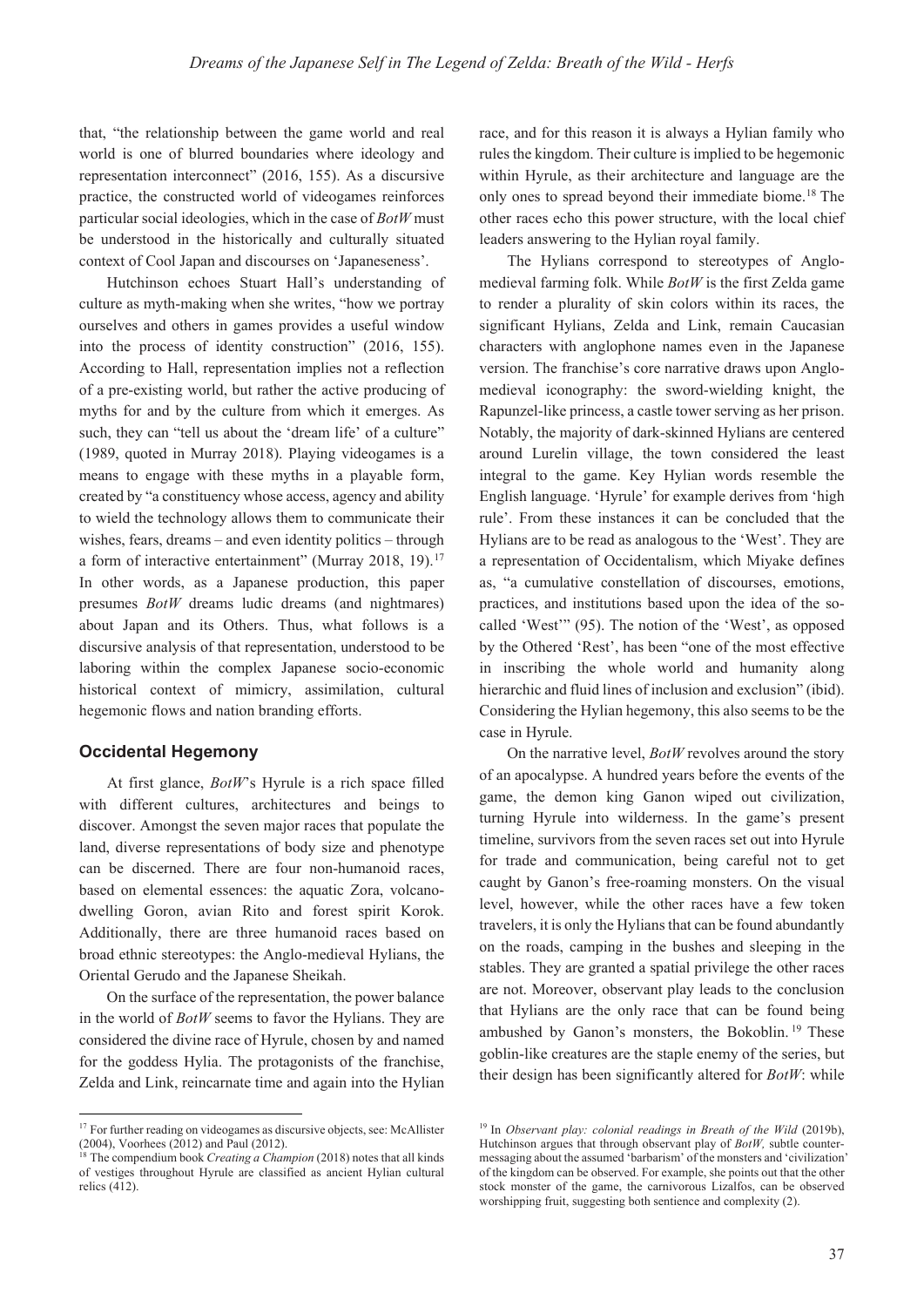in *Twilight Princess* they looked like aging imps, and like pirates in *Skyward Sword, BotW* is the first to render them as stereotypical primitive savages, with hairy, dark bodies, claw-like hands and feet. In lieu of clothing they don loincloths and accessories of bone. Their iconography, and the procedural design only programmed to show them attacking Hylians, draws up a particularly colonial image of wild savages attacking innocent white travelers in need of Link's saving.

Jenkins & Fuller observed comparatively early on in the study of games that Nintendo's approach to its landscapes painted a colonial picture (Jenkins & Fuller 1995). *BotW* in particular can be read as analogous to a Manifest Destiny narrative where Link, a white Caucasian man, wakes up in *terra incognita* wilderness after having journeyed there from a technologically advanced society (namely pre-wilderness Hyrule). As he wakes, a divine voice speaks of his destiny to save the land from a usurping evil codified as a bestiality, whose equally bestial primitive creatures roam the lands. Benign exotic species inhabit the land as well, eagerly awaiting Link's rescue from the primitive evil forces that hold them and their princesses captive. As Jenkins and Fuller point out, the rescue plot only serves as the excuse for the true point of the colonial logic: the pleasure of exploration and consumption in the name of benign saviorism (ibid). <sup>20</sup> On first impression, *BotW*'s racial dynamics thus suggest affinities with a power fantasy pertaining to Occidental hegemony, one that hinges upon a colonial logic of white man's burden.<sup>21</sup>

# **The Oriental Other**

The analysis of *BotW* as an Occidental and colonial power fantasy fits a pattern identified in both postcolonial game studies and by scholars of the fantasy genre. Monson argues that high fantasy narratives continually draw upon the iconography of an idealized medieval Europe to represent its benign hegemonic fantasy cultures, whilst Muslim and Jewish stereotypes are often employed for the malignant border races (Monson 2012, 54). That same pattern has long been a convention of the Zelda franchise. In *Ocarina of Time* (1998), the Gerudo were introduced as the principal enemy race, a fierce 'savage' people from arid southern lands, from whom the demon Ganon originated.

The original Japanese version of *Ocarina of Time* featured the Gerudo's symbol resembling the crescent moon of Islam and Arabic chanting (Lee 2014). Kimball notes that *Ocarina'*s representation of the Anglo-Christian Hylians at war with Middle Eastern-inspired Gerudo's reinforces a colonial power fantasy, writing: "This ideology serves not only to utilize non-Western and Orient cultures as a visual shorthand for evilness or Otherness but to position Western European culture as that of a civilized savior, acting to perpetuate its own interests and ideologies" (2018, 10).

In the events of *BotW*, the Gerudo are no longer hostile. Rather, they are now a benign clan who are resentful towards Ganon.<sup>22</sup> On the aesthetic level however, there is a clear continuation from *Ocarina of Time*'s Ganon implied in the Gerudo's large noses, red hair and bulky physiques. Moreover, at the time of writing, the recently released trailer for the sequel to *BotW* has revealed Link and Zelda approaching a monstrous mummified body with red hair and the mark of the Gerudo. It is therefore likely that the sequel will cast the Gerudo Ganon as its main enemy, retracting the Gerudo to their earlier demonic status.

In Gerudo town, the designers re-employ images drawn from Orientalist paintings: Byzantine-like architecture with small windows, large entry halls littered with carpets and patterned cloth hung in the small alleyways to provide shade. People sit on the ground, some merchants, some just lounging. As Tromans writes, "[in Orientalist paintings], the figures would be shown doing 'typical' Oriental things, or rather *not* doing them, for typical Oriental pastimes were understood to be sitting around languorously." (Tromans 2008, 157). In *Reel Bad Arabs* (2003), Shaheen deconstructs the representation of the Arabian cultural Other, pointing to features such as the 'hooked-nose' Arab (175). Gerudo women boast many of these characteristics: the hooked nose is their defining facial feature, the scantily-dressed belly-dancer outfits complete with golden jewelry their dress, and their town is a female-only space of secrecy that Link must sneak into.

The image production presented through the Gerudo suggests a reinforcement of Orientalism, the body of discourses pertaining to the imagined 'East'. Edward Said has maintained that the binary Manichean logic of 'East' and 'West', where one represents the civilized and the other

<sup>&</sup>lt;sup>20</sup> While it is outside the scope of the present paper to fully develop Link's position as a white colonial savior, significant work on postcolonial games studies has been done by Shoshana Magnet (2006), Dyer-Witheford and De Peuter (2009), Souvik Mukherjee (2017), Soraya Murray (2018), Sybille Lammes (2010) and, especially within the Japanese context, Paul Martin (2018).

<sup>21</sup> Hemmann (2017) has pointed out that *Twilight Princess* also holds up a colonial logic in which Ganondorf is codified as an abject bestiality. She counter-argues that Ganon can be read as a site of resistance to Hyrule's

imperial rule. *BotW*'s Calamity Ganon is not given any narrative complexity, but he is the reincarnation of all previous Ganons. He is similarly presented as an uncivilized bestiality that must be tamed, recalling uncomfortable historical colonial narratives.

<sup>&</sup>lt;sup>22</sup> This history is recalled in *BotW* by Urbosa, a proud leader who expresses desire for revenge at her connection to Ganon: "*It was written that Calamity Ganon once adopted the form of a Gerudo. And that... will make this victory all the more satisfying."*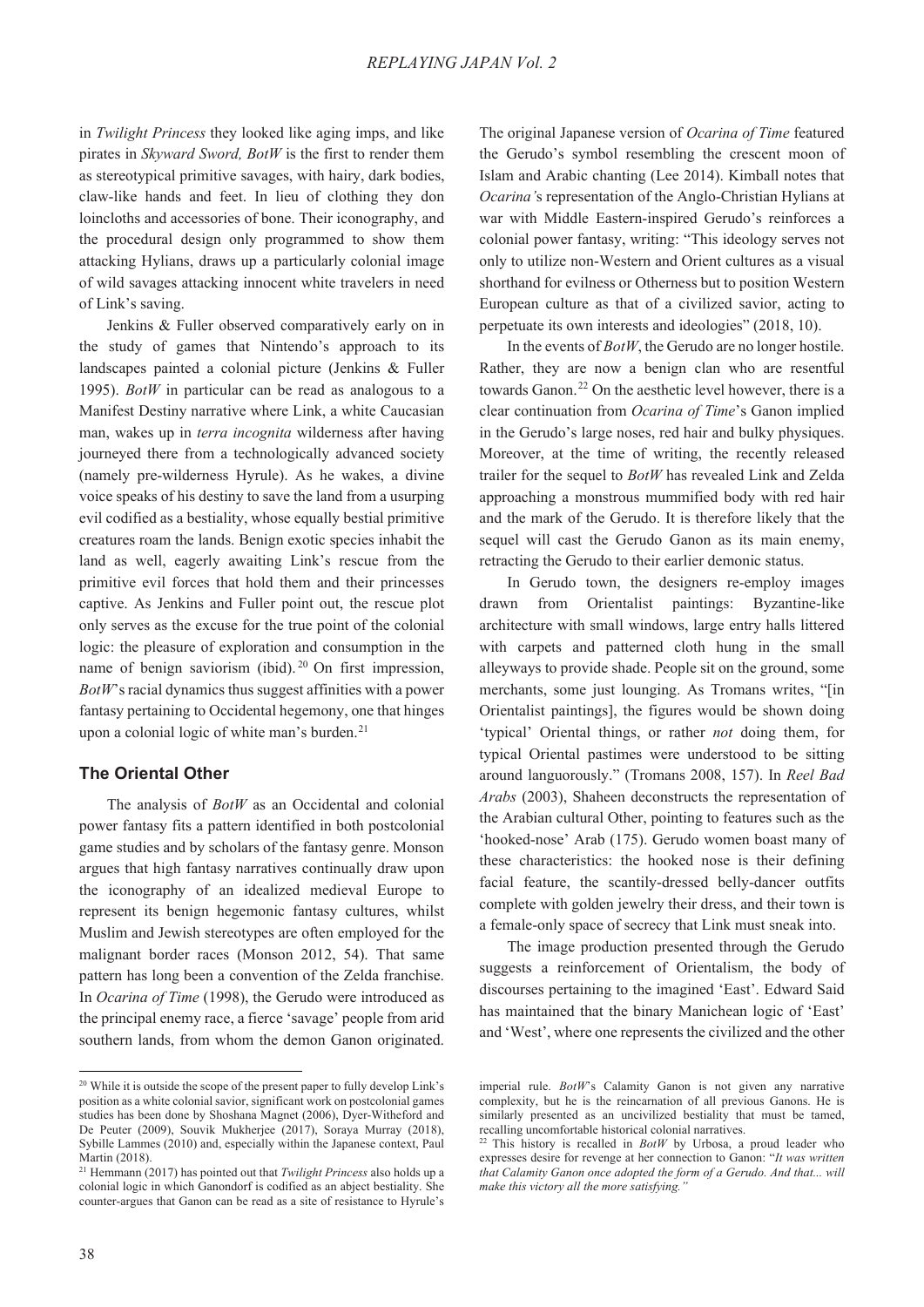must be saved or defeated, is a particular power fantasy that enabled the definition of Europe's Self by contrast (Said 1978, 31). The Gerudo are rendered Other through absolute difference. On the level of language, all humanoid races have their own. However, while the designers fully developed the Sheikah language to include an alphabet and hidden messages for players to decrypt, the Gerudo language does not extend beyond a few token words. One of the Gerudo merchants has been modelled to say '*willcome*', emphasizing how the hegemonic Hylian tongue is not native to them. On the level of religion, while no longer linked to Islamic imagery, the Gerudo are still construed as religiously deviant, which is emphasized through the crumbled Goddess statue found in a back alley.

Their Otherness is also expressed through their physique. The Gerudo are noticeably larger than the Hylians and Sheikah, and they are more physically mature. Their clothing is revealing, their poses and expressions daring; if Link spends the night at Gerudo Town's inn, moaning and giggling is heard during the cut scene, implying a Gerudo woman visits him. Despite still being a child, the Gerudo princess Riju is sexualized, gazing down at Link from her throne, one arm resting on her throne, her head cocked to the side and an eyebrow raised. Troublingly so, her outfit has even been modelled to allow peeping at her underwear.<sup>23</sup> Tromans notes that, "it was a European or Western assumption that the gaze must be free to wander anywhere there is work to be done" (ibid, 164). This is certainly true of the Gerudo. Theirs is a society structured upon secrecy and catering to the pleasure of forbidden peeping.

If *BotW*'s racial representation adheres to an Occidental power fantasy, this emerges not just from its white rulers and colonial savior, but also from its reliance on long-established Oriental bodies of imagery and practices re-employed in the Gerudo. As Miyake writes, Orientalism, "as a process of contrastive and explicit othering, has contributed in the modern age to shape, by binary opposition, Euro-American identity, enabling the very idea of 'West' to remain in many cases implicit or unmarked as the universal norm" (2015, 97).

## **Japanese Orientalism**

The binary Oriental-Occidental image production in *BotW* suggests the continuation of a discourse of empire

that empowers an Occidental gaze and indicates Westerncoded colonial ideology is woven into the ludic fabric of a Japanese production. This might be explained as another form of *mukokuseki*, an assimilation to the universal 'neutral' gaze which is white and male in order to adhere to the global market. Yet such an interpretation would be reductive to the complexity and specificity of the Japanese context. As Martin eloquently puts it in his analysis of *Resident Evil 5* (Capcom 2009), "the cultural baggage of Western discourses of race and colonialism becomes interleaved with a Japanese social imaginary [...] the game tells us little about Africa and not much more about European colonialism. What *does* resonate throughout the game are aspects of the Japanese social imaginary in the first decade of the 21st century" (emphasis in original, Martin 2018, 570).

Said already noted himself that, "to speak of Orientalism is to speak mainly, although not exclusively, of a British and French cultural enterprise" (1978, 33).<sup>24</sup> What then of a Japanese enterprise? As touched on briefly before, Japan has historically struggled with what Hutchinson calls its '*Tōyō* Paradox'. On the one hand, Japan could identify with 'East/Orient/Asia' ( $t\bar{\sigma}y\bar{\sigma}$ ) in contrast to the 'West' ( $seiv\bar{o}$ ), while on the other, it felt the anxiety of establishing itself as a distinct (island) identity unto itself (*shimaguni)* (Hutchinson 2016, 169). Moreover, Japan's experience with colonialism involved both the Western colonial presence in Asia and Japan, as well as the Japanese colonial presence in Asia (ibid). Japan can therefore be positioned simultaneously as a colonizer and as a 'colonized' nation (Okabe 2013, 55). As a result, the Japanese have historically not only distinguished their Self *vis-à-vis* the 'West', but also versus other Asian countries through their own particular Orientalism.25

Taking the *SoulCalibur* (Bandai Namco) franchise as her object of study, Hutchinson has analyzed how Japanese videogames inherit and reproduce these racial discourses. She writes: "characters in *SoulCalibur* play on the Meiji paradox of Japanese identity, with Japan trying to separate from mainland Asia whilst simultaneously drawing on Asian cultural heritage for a sense of non-Western Self" (2016, 168). She observes, for example, that all non-Japanese Asian characters in the game have red hair. She postulates this is a marker of pure Otherness that finds its

<sup>&</sup>lt;sup>23</sup> While it is outside of the scope of this paper to analyze the complexity of the character Riju, it must be noted that her design is made up of 'Oriental' aspects as well as conventions drawn from *anime* aesthetics pertaining to the Lolita/lolicon trope. The ability to peep at underwear is a well-known element of 'fan service' in certain genres of *anime.* See: Kinsella (2006) and Galbraith (2011) .

 $24$  The application of Said's framework to the Japanese context has been called into question by Eiji Oguma (2002), who criticizes Japanese scholars for applying it to the Japanese framework without taking the ambivalent double colonizer-colonized position into account.

<sup>&</sup>lt;sup>25</sup> On Japanese Orientalism, see also: Ito  $(1991)$ , Lamarre  $(2005)$  and Hutchinson (2011, 2017).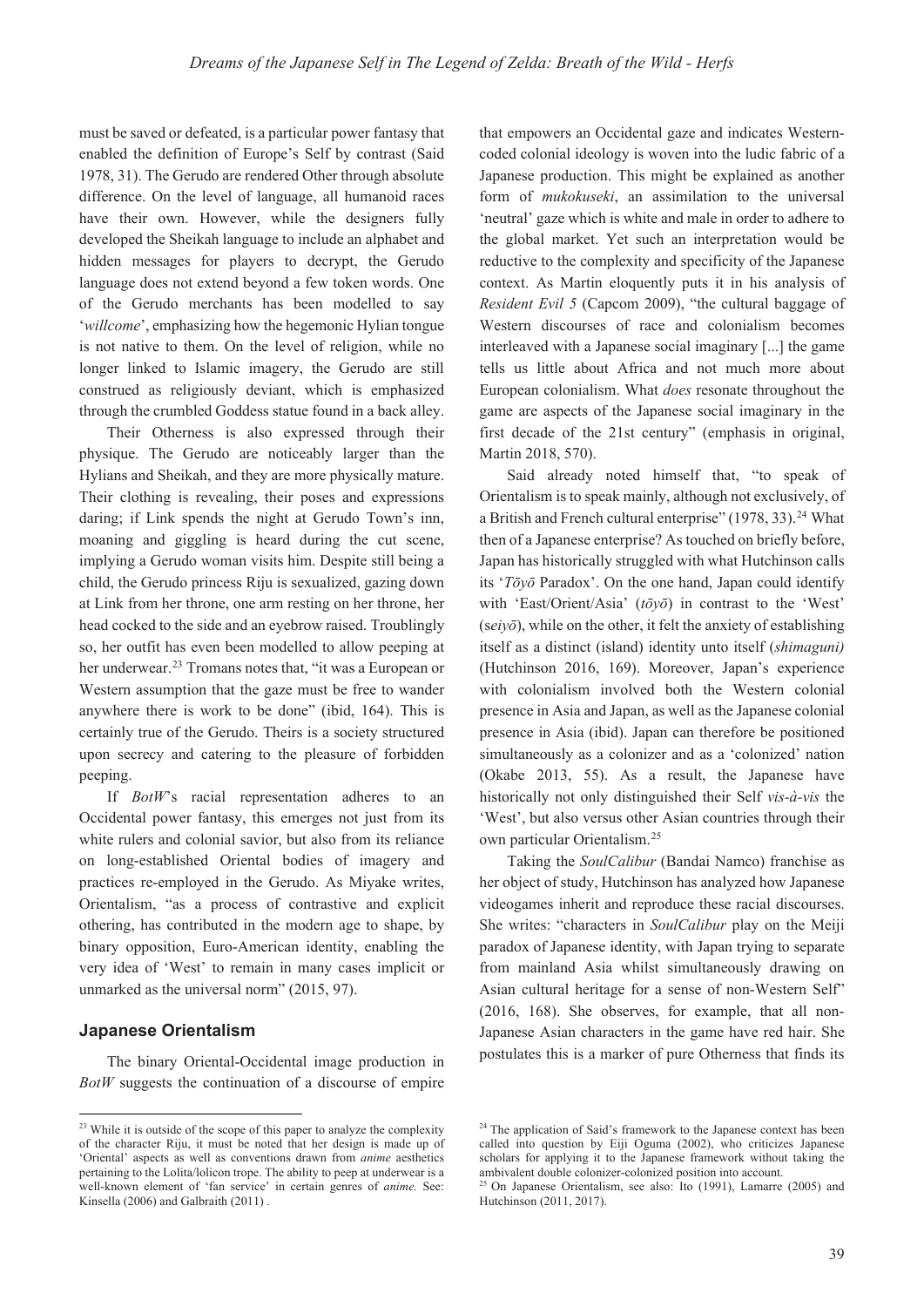roots in feudal Japan.<sup>26</sup> This is also the case for the Gerudo, whose red hair has been their defining feature since *Ocarina of Time* and links them back to the demon Ganon as a pure sense of Otherness*.* Moreover, in the *Creating a Champion* (2018, hereafter *CoC*) compendium book, lead artist Hirohito Shinoda writes that he drew on Indian and Chinese culture for the Gerudo design (137). This is significant, as it not only seems to draw attention away from the aforementioned Arabian-Oriental iconography, but also grounds the Gerudo as not *any* exotic, vaguely Middle-Eastern race, but a distinctly Asian-coded Other through the visual referents to China and India.

Whereas the Gerudo of previous Zelda games served as the Othered vessel in an Islamic-Christian-scented dichotomy, in *BotW* the Gerudo are constructed out of pieces drawn from both Western Oriental imaginaries and particular Japanese Oriental imaginaries of the non-Japanese Asian Other. Grounded within the historical complexities surrounding Japan's desire to at once align with- and be separate from the West, the Gerudo thus emerge as something of an *über-Other*, an amalgamation of Orientalisms in which the Western and Japanese gaze unite.

#### **Japanese Occidentalism**

In the sections above, I have argued that upon first glance, *BotW* seems to present an Occidental power fantasy posited upon a predictable Occident-Orient binary. Upon closer examination however, the discursive practice of representing the Gerudo as an amalgamation of Western and Japanese Orientalism reveals its constructing Japanese hand. This implies that in the Japanese social imaginary there lives the anxiety to be aligned with the 'Western' gaze. From this follows that, since the Occidental Hylians are equally part of the Japanese discursive representation, it warrants taking a closer look at them as well. Chen points out that in imagining the 'West', the 'East' is empowered to gaze back and to, "participate actively and with indigenous creativity in the process of self appropriation, even after being appropriated and constructed by Western Others" (2002, 4-5).

Re-assessing the Occidental Hylians beyond their hegemony, the sense emerges that the divine race is perhaps not all it proclaims to be. The physiognomy of certain Hylians is crude to the point of ridicule, such as the farm boy Manny who stands outside the inn in Hateno Village hoping to woo the local shop girl. His beady, too-closetogether eyes and rounded face recall stereotypes of medieval smallfolk more than they do the idea of a divine race. 27 The Hylians also display racism and feelings of superiority. For instance, a Hylian farmer stops Link from entering Hateno until he realizes he too is a Hylian, noting, *"Hylians are generally good folk, so*…". Within the Hylian village Hateno, a corrupted goddess statue can be found that allows manipulative Faustian deals to be made, implying Hateno's villagers have a particular greed to them. In the *CoC* compendium, it is moreover explicated how Hyrule came to its demise: a Hylian king of the past began to fear the technological prowess of the Sheikah, exiling them and ordering the abolishment of their research facilities (101). As a result, knowledge of the technology gradually faded to the point where, when threats of Ganon's return became apparent, the Hyruleans no longer knew how any of the technology worked. Because the knowledge was lost, Ganon was able to infect the Guardians and Divine Beasts easily and provoke mass extinction. It is in these particularities that a parody of the Occidental race via the 'indigenous creativity' of the Japanese construing hand might be detected.

## **The Japanese Self**

Identification with the Hylians as the normative Self has been a staple of the Zelda franchise. While a subtle criticism of the Hylians can be detected in the instances above, it does not significantly challenge their noted hegemonic status. However, *BotW* is the first game to introduce a new humanoid race into its established East-West binary. As I will argue below, it is through the Sheikah that the game establishes its Japanese sense of Self, and it is here where the identity politics in which it traffics most clearly emerge.

While the Sheikah were mentioned in earlier games as a mysterious race that served as the right hand of the royal family, *BotW* is the first to flesh them out as a deeply sophisticated race that draws strongly upon traditional Japanese iconography. They wear robes kept together by belts knotted at waist, reminiscent of *kimono* garb. Their town, Kakariko, is made up of buildings in the *shinmeizukuri* style, with paths marked by *torii* and *shimenawa*  strings. The ancient Sheikah technology too draws its inspiration from Japanese art history, specifically the *-ǀmon* period of Japanese history (10,000 BCE), using the upside-down shape of the vases for the Guardians and

<sup>&</sup>lt;sup>26</sup> The first European foreigners that arrived in Japan were the Dutch on Dejima, who were known for their ginger-blonde hair. They came to be known subsequently as the red-haired barbarians (ketō). See also: Tsuruta (1989).

<sup>&</sup>lt;sup>27</sup> Throughout Hyrule, Hylians with warped physiognomy can be found. Observant fans have made it a sport to find, and share, the 'ugliest' they could find. See:

https://www.reddit.com/r/Breath\_of\_the\_Wild/comments/5zxcvc/challen ge\_find\_the\_ugliest\_npc\_in\_botw/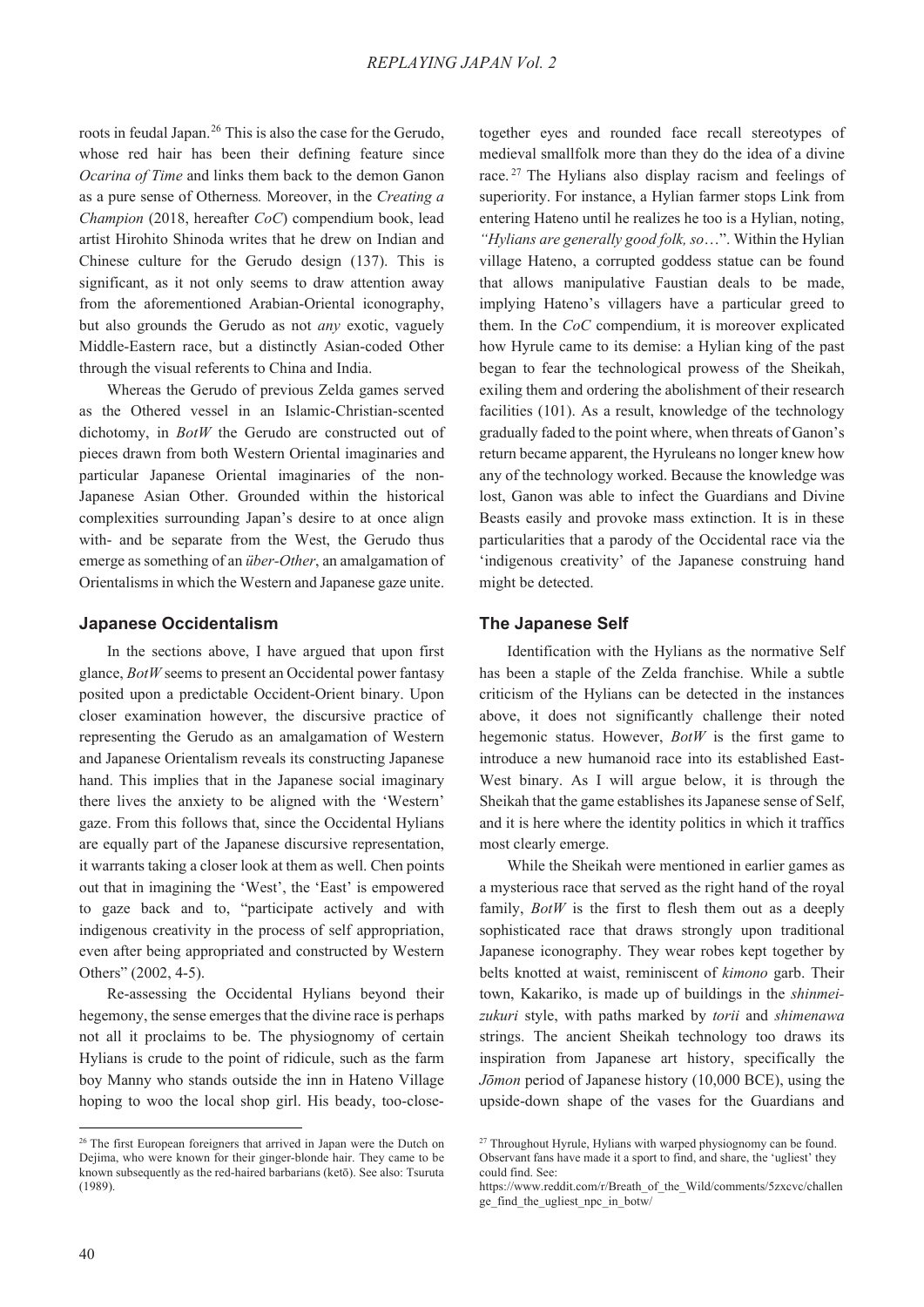shrines and the intricate rope design on the tech.28 The C*oC*  compendium notes that the Sheikah were once Hyrule's lead scientists, assassins, and artists, before their grandeur led the greedy Hylian king to exile them (101). Most of the Sheikah loyally obeyed, casting off their technology and turning to feudal farming life whilst secretly passing on their noble fighting techniques.

The Sheikah find their counterpart in the Yiga clan, a shadow organization born out of rebel Sheikah that declared war on the Hylians after being exiled and joining Ganon's cause. The Yiga evoke the shinobi/ninja archetype, likely named for the *Iga* and *Koga* clans.<sup>29</sup> They fight with sickles, teleport via hand mudras and are able to disguise themselves before attacking Link. The Sheikah outfit that Link can purchase in Kakariko evokes the shinobi style too, but on the whole, the Sheikah themselves rather recall the noble samurai archetype. Barrett points out that in the representation of archetypes in Japanese film, the samurai figure was marked by his honorable loyalty (1989, 34). This *bushido* mindset can, for example, be observed in the Sheikah Steen and Olkin, who teach Link their noble fighting techniques, which contrast the guerilla tactics of the Yiga ninjas.

The Sheikah evoke two types of Japanese Orientalism: on the one hand, they are the quintessence of nostalgic traditional Japanese culture, while on the other they evoke Techno-Orientalism (Ueno 1999) through their technological prowess. As a Japanese representation, they thus play into a self-Orientalizing discourse. While these stereotypes cater to exoticizing fantasies, Miyake argues that, "this kind of cultural self-orientalism [...] would not have been possible without its own strategic advantages" (2015, 102). Indeed, as Hutchinson points out in the *SoulCalibur* franchise, the Japanese archetypes are privileged by the game as normative *vis-à-vis* the Asian-Oriental Others, who are reduced to (red-haired) bodily signifiers (2016, 168). This same division is created in *BotW*, where the Sheikah and Gerudo both evoke 'Oriental' stereotypes. Crucially different however is how the Gerudo are rendered absolutely Other through their dependency on of Link's Occidental power, while the Sheikah are afforded

their own unique power position within the Japan-Asia-West triad.

That is to say, upon closer observation, it emerges that Link is in fact highly dependent upon the Sheikah's traditional culture and high technology. At the start of the game, Link wakes in a Sheikah resurrection bath that has kept him alive for a century. Here, he finds a Sheikah slate that will be his guiding force throughout the game. The player is told to find Impa, the Sheikah elder who will act as Link's spiritual guide throughout the game. From there, the game instructs the player to find the Sheikah Purah in the Hylian town Hateno, and to receive additional Sheikah tech to use in the Sheikah shrines. Here, ancient mummified Sheikah monks wait for Link to prove his worth to them, before awarding him their power. 30 Put bluntly, Link is fully dependent on the Sheikah's wisdom, power and aesthetics for his survival, whereas his own people provide little in terms of empowerment.<sup>31</sup>

While invoking a self-Orientalizing image of Japan, the technology and tradition of the Sheikah empowers them to be rendered equal to, if not more important and complex than, the Occidental Hylians. Both races are privileged as normative in a way that the other races are not. This is particularly striking from a cartographic point of view: all the non-Hylian/Sheikah towns have no names beyond stating the race to which it belongs ('Rito village', 'Goron City', 'Gerudo Town', 'Korok Forest', 'Zora's Domain'), whilst the Hylian and Sheikah have multiple towns, all of which have poetic names that they presumably gave to themselves ('Lurelin Village', 'Kakariko Village', 'Hateno Town'). It is also a Sheikah town first and a Hylian town second that the player is told to visit within the tutorial phase before true open exploration begins. Moreover, the Othered races are all under direct attack by Ganon Blights, while the Hylians and Sheikah are not. As such, the Hylians and Sheikah seem to make up two parts of a conjoined Hyrulean Self. Considering their real-world cultural counterparts, this suggests an implied convergence between Japan and West *vis-à-vis* the other races that is politically embedded within the representation.

<sup>&</sup>lt;sup>28</sup> Art director Takizawa says their use of *Jomon* was because "it is relatively unknown to much of the world. It has a nuance of mystery and wonder that we found really appealing" (Nintendo 2017). Nicole Rousmanière, curator of Japanese Art at the British Museum, notes conversely that, "there has been a reanimation of the *Jōmon* identity as Japanese identity. These figures are booming" (Kleinman 2017). Here too, the commentary seeks to enhance the sense of uniqueness through the appropriation of Japanese art history, connecting heritage to Japanese identity.

<sup>&</sup>lt;sup>29</sup> While the Yiga are likely named after the Iga clan, the Yiga's leader is called 'Kohga'. The Iga and Koga clan were two of Japan's most wellknown shinobi warriors. Interestingly, just like the Sheikah and Yiga, the

Iga and Koga were once allied, before a war drove them apart. See: Souyri  $(2010)$ .

<sup>30</sup> These monks visually reference *sokushinbutsu*, an ancient Buddhist practice of self-mummification wherein the monks slowly starve themselves in such a way that their body does not decay. Presumably, these monks have waited for Link's reincarnation for up to 100,000 years, emphasizing the Sheikah's spiritual depth.

 $31\text{\AA}$  notable exception to this is King Rhoam, the Hylian king who guides Link through the beginning of the game. However, as a deceased spirit, his power is significantly limited, and he is never seen again after the tutorial phase ends.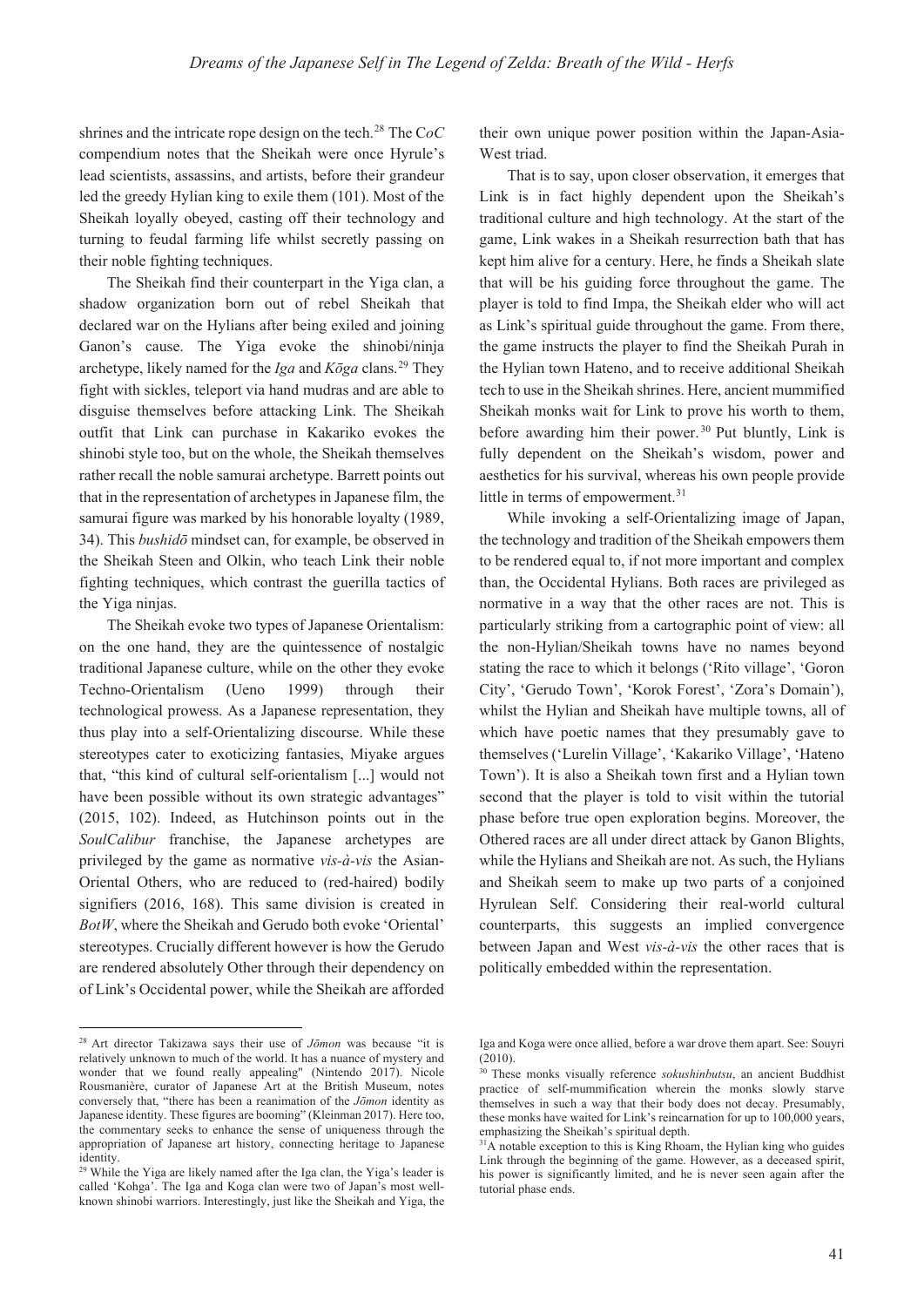#### **Japanese superiority**

I have argued that the world that *BotW* renders is suggested to be an Occidental hegemony, but it is equally a world wherein the Occident repressing a technologically powerful race, a metaphor for Japan, leads to apocalyptic destruction. The only way to save it is by having Link be fully dependent upon that which is visually coded as 'Japanese': their people, their technology, their spirituality and their aesthetics. Above, it was suggested that Link, as the white Occidental savior, holds Hyrule under colonial subjugation. However, upon further observation, many other elements in *BotW* that signify a sense of 'Japaneseness' exist independently of that power. For example, three dragons roam Hyrule, their iconography recalling Shōhaku's dragon.<sup>32 33</sup> They are fleeting and ungraspable, unable to be killed or subjected by Link. Comparable is the Lord of the Mountain, a deer-like creature that recalls the deer god in Ghibli's *Mononoke-Hime* (2000). Similarly fleeting, the Lord is the most powerful steed in the game, yet unlike the horses cannot be caught and subjected.34 Also present are the Korok, a race based on the Shinto concept of *kami* who are reminiscent of kodama in *Mononoke-Hime.* Like the Sheikah, they serve the purpose of granting Link power, but only after he proves himself to them. They are never in any danger from Ganon Blights, either. They are the only race shown capable of killing Link if he mis-steps in their forest, implying their superiority in the power balance. Link's control over the land is further undone every so often by the Blood Moon, which resets the slain monsters and consumed resources. 35 Though procedurally necessary to replenish resources for the player, it aesthetically resonates with the beliefs of Shinto: that nature is spirited and sacred, as well as the necessity of purification of human error during particular moments in the lunar calendar (Yamakage 2010, n.p.). Finally, and perhaps most remarkably in a game franchise defined by its safe-the-princess rescue plot, the Sheikah heiress Paya is never directly threatened by Ganon. These elements, all drawn from aesthetics pertaining to a sense of 'Japaneseness' in the form of Ghibli, Shinto and Japanese art history, are all decidedly placed outside and above Link's control.

Through the Sheikah, 'Japan' is represented (and represents itself) as culturally unique in a binary opposition to the Othered Asian-Oriental Gerudo. It also represents itself as both aligned with and independent of the Occidental Hylians. Iwabuchi notes, "while Japan's construction of its national identity through an unambiguous comparison of itself with 'the West' is a historically embedded project, Japan's modern national identity has, I would argue, always been imagined in an asymmetrical totalizing triad between 'Asia,' 'the West,' and 'Japan.'" (2002, 7). Put differently, by strategically positioning itself between the two essentialized poles of 'West' and 'East', Japan emerges as unique, powerful and independent (Miyake 2015, 102). If videogames "represent powerful invocations of the lived world in playable form, which offer insights into the core fears, fantasies, hopes and anxieties of a given culture in a specific cultural context" (Murray 2018, 18), it is in this particular power triad that we can see the distinctly Japanese dreams that *BotW* dreams.

#### **Conclusion**

I have argued that on surface, *BotW* presents a continuation of the franchise's convention: an Occidental power fantasy in which the white-coded Hylians rule over a set of exotic and Oriental Others. This normative representation is consistent with the previous Zelda games and their *mukokuseki* design philosophy. However, prompted by the nationalistic tone in the branding rhetoric of the game's art director Satoru Takizawa, a closer look at the game's racial representation has revealed distinct alterations. The Gerudo reflects both a Western and specifically Japanese Orientalism, and the traditional Occidental-Oriental binary of earlier Zelda games has been complicated through the addition of a third humanoid race which evokes Japanese archetypes. The Japanese Sheikah and Occidental Hylian races are privileged over the Othered race. Within the internal racial power matrix however, the Sheikah are represented as independent of and superior to Link's colonial powers. In other words, the Japanese Self is excluded from the Occidental grasp, and the Occident is made to be dependent on 'Japanese'-coded power.

 $32$  Soga Shōhaku (1730–1781) was a Japanese Edo period artist. His famous 'Dragon and Clouds', whose design forms the inspiration for *BotW*'s dragon design, is in the Museum of Fine Arts Boston. See: https://collections.mfa.org/objects/26118.

<sup>&</sup>lt;sup>33</sup> Interestingly, the dragon design of *BotW* is based on a much more traditional serpentine Japanese iconography, whereas *Skyward Sword, Twilight Princess* and *The Wind Waker* all had dragon designs whose physique was based on the European Wyvern iconography, characterized

by a large belly. This change signifies the conscious increase in 'Japanese' signifiers in the franchise.<br><sup>34</sup> For further reading on the horses in *BotW*, see Seraphine (2018).

<sup>&</sup>lt;sup>35</sup> Hemmann (2019) examines the cultural background of the Zelda franchise. She relates the cycle of rebirth that continually renews Hyrule to Buddhist eschatology, suggesting that the franchise follows not a Judeo-Christian "Western configuration of time as linear and progressive", but rather a Buddhist-informed cyclical temporality.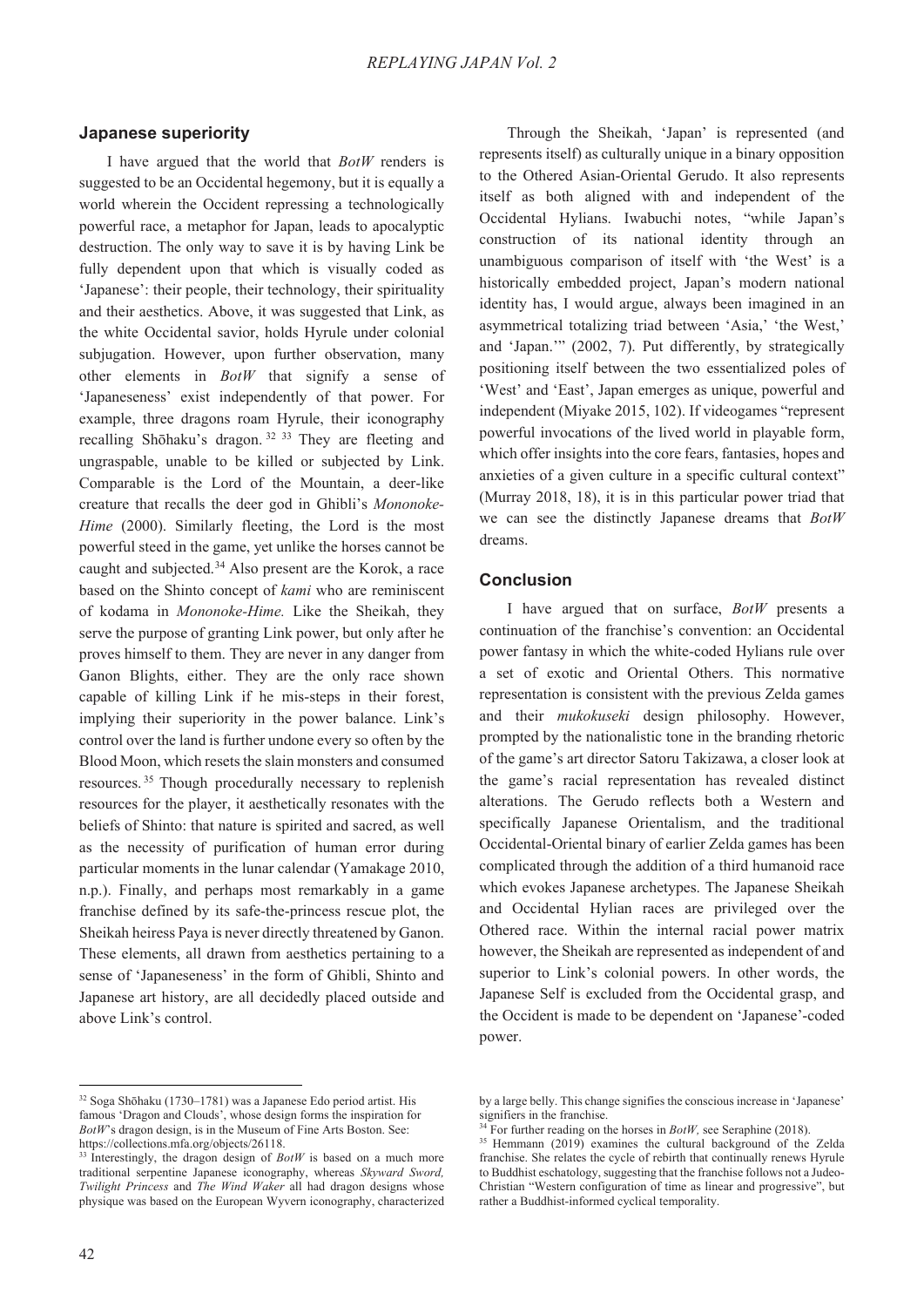I argue that the pro-Japanese shifts that occur within *BotW* (and in its designers' rhetoric) must be understood in relation to larger cultural phenomena like 'Cool Japan', through which the culture industries have become tasked to enhance Japan's image abroad. Iwabuchi argues that in the age of globalization, there has been a significant return to nationalistic rhetoric (2019, 3). This is achieved through commercialized nation branding via the culture industries play a significant role. Media culture is driven by the globalized exercise of soft power via nation branding, which means the nation's images can be created or altered, monitored, evaluated and proactively managed in order to enhance the country's reputation (Fan 2010, 101). Games herein play a significant role, as they access the public imagination and fulfill a persuasive function (Murray, 32).

Rather than simply recycling an American New World myth in order to cater to the global markets, *BotW* thus emerges as a site where significant identity politics are being negotiated, which must also be understood within the specificity of Japanese history and culture. The privileging of 'Japanese' elements *vis à vis* Asian and Western Others reproduces a discursive power matrix which Japan has historically employed for its subject formation as a unique entity within the asymmetrical totalizing triad between 'Asia,' 'the West,' and 'Japan.' (Iwabuchi 2002, 7). *BotW* inherits the discourses pertaining to Japan's specific ambivalent historical position as both a colonizer and a colonized nation, marked by anxieties of inferiority and desires to be both alike and different to both the 'West' and other Asian countries. *Breath of the Wild* conjures dreams and nightmares of the Japanese social imagery through its Occidental, Oriental and Self-Oriental representation, and as such, emerges as a fractured cultural dream of unsettled ambivalence and resistance, a site where unresolved cultural, social and political frictions are being negotiated.

## **References**

- Bal, Mieke. 2003. "From Cultural Studies to Cultural Analysis: 'A Controlled Reflection on the Formation of Method."" In *Interrogating Cultural Studies*: *Theory, Politics and Practice*, edited by Paul Bowman, 30–40. London: Pluto Press.
- Barrett, Gregory. 1989. *Archetypes in Japanese Film: The Sociopolitical and Religious Significance of the Principal Heroes and Heroines*. Selinsgrove: Susquehanna University Press.
- Befu, Harumi. 2002. "Symbols of Nationalism and Nihonjinron." In *Ideology and Practice in Modern Japan*, edited by Roger Goodman and Kirsten Refsing, 40–60. London, New York: Routledge.

———. 2008. "Consumer Nihonjinron." In *Theories and Methods in Japanese Studies: Current State and Future Developments*, edited by Hans Dieter Ölschleger, 345–355. Göttingen: V&R university press.

- Brent, Lee. 2014. "The Legend of Zelda: Cultural Impact, Controversy & Oddities, and Legacy." The Koalition. June 28, 2014. https://thekoalition.com/2014/thelegend-of-zelda-cultural-impact-controversy-odditiesand-legacy.
- Chen, Xiaomei. 1995. *Occidentalism: A Theory of Counter-Discourse in Post-Mao China*. New York: Oxford University Press.
- Clammer, John R. 2001. *Japan and Its Others: Globalization, Difference and the Critique of Modernity*. Vol. 4. Melbourne: Trans Pacific Press.
- Clute, John, and John Grant. 1999. *The Encyclopedia of Fantasy.* London: Orbit.
- Consalvo, Mia. 2016. *Atari to Zelda: Japan's Videogames in Global Contexts*. Cambridge, MA: MIT Press.
- Daliot-Bul, Michael. 2009. "Japan Brand Strategy: The Taming of 'Cool Japan' and the Challenges of Cultural Planning in a Postmodern Age." *Social Science Japan Journal* 12 (2): 247–66. https://doi.org/10.1093/ssjj/jyp037.
- deWinter, Jennifer. 2017. "Cool Japan and Heated Politics: Japanese Film and Media Policies within the Economic Politics of Global Markets." In *Reconceptualising Film Policies*, edited by Nolwenn Mingant and Cecilia Tirtaine, 41–53. Routledge Studies in Media and Cultural Industries. New York: Routledge.
- "Diplomatic Bluebook 2006." n.d. Ministry of Foreign Affairs (MOFA). https://www.mofa.go.jp/policy/other/bluebook/2006/i ndex.html.
- Dohta, Takuhiro, Hidemaro Fujibayashi, and Satoru Takizawa. 2017. "Change and Constant: Breaking Conventions with 'The Legend of Zelda: Breath of the Wild.'" January 3, 2017. https://gdcvault.com/play/1024562/Change-%20and-Constant-Breaking-Conventions.
- During, Simon. 2005. *Cultural Studies: A Critical Introduction*. London, New York: Routledge.
- Dyer-Witheford, Nick, and Greig De Peuter. 2009. *Games of Empire: Global Capitalism and Video Games*. Electronic Mediations 29. Minneapolis, London: University of Minnesota Press.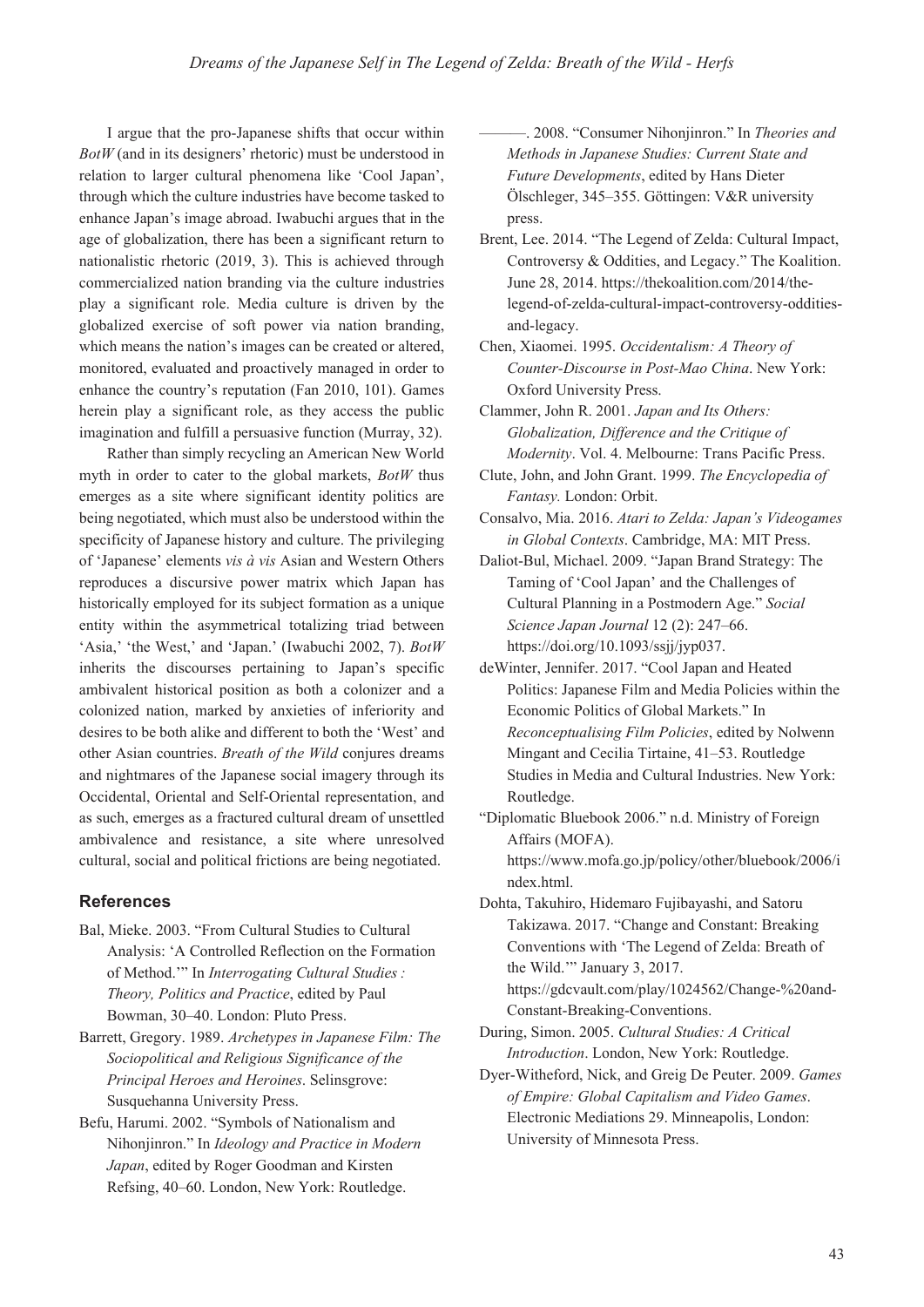*Ebb and Flow - Conversations on the Momentum of Japanese Games*. 2018. https://www.youtube.com/watch?v=\_j6ZHkg5BtE.

Fan, Ying. 2010. "Branding the Nation: Towards a Better Understanding." *Place Branding and Public Diplomacy* 6 (2): 97–103.

Flanagan, Mary. 2009. *Critical Play: Radical Game Design*. Cambridge, MA: MIT Press.

Fuller, Mary, and Henry Jenkins. 1995. "Nintendo and New World Travel Writing: A Dialogue." In *Cybersociety: Computer-Mediated Communication and Community*, edited by Steven G. Jones, 57–72. Thousand Oaks: Sage.

Galbraith, Patrick W. 2011. "Otaku Consumers." In *Japanese Consumer Dynamics*, edited by Parissa Haghirian, 146–161. London: Palgrave Macmillan.

Gluck, Carol. 1985. *Japan's Modern Myths: Ideology in the Late Meiji Period*. New Jersey: Princeton University Press.

Grossberg, Lawrence. 1997. *Bringing It All Back Home: Essays on Cultural Studies*. Durham: Duke University Press.

———. 2010. *Cultural Studies in the Future Tense*. Durham, London: Duke University Press.

Hall, Stuart. 1989. *The Origins of Cultural Studies: Featuring Stuart Hall*. Northampton, Massachusetts. https://doi.org/10.4135/9781473929098.

Hemmann, Kathryn. 2017. "A Legend of Regret: Fallen Kingdoms and Postcolonial Ghosts in Twilight Princess. Kathryn Hemmann." *Proceedings of the Association for Japanese Literary Studies (PAJLS)* 18: 47–59.

 $-$ , 2019. "I Coveted That Wind: Ganondorf, Buddhism, and Hyrule's Apocalyptic Cycle." *Games and Culture*, August, 155541201986584. https://doi.org/10.1177/1555412019865847.

Hutchinson, Rachael. 2006. *Representing the Other in Modern Japanese Literature: A Critical Approach*. 1st ed. London, New York: Routledge. https://doi.org/10.4324/9780203012345.

———. 2011. *Nagai Kafu's Occidentalism Defining the Japanese Self*. Albany: SUNY Press.

———. 2016. "Virtual Colonialism: Japan's Others in SoulCalibur." In *Transnational Contexts of Culture, Gender, Class, and Colonialism in Play: Video Games in East Asia*, edited by Alexis Pulos and Austin A. Lee. East Asian Popular Culture. New York, NY: Springer Science+Business Media.

———. 2019a. *Japanese Culture through Videogames*. London, New York: Routledge.

———. 2019b. "Observant Play: Colonial Readings in Breath of the Wild." *Proceedings of DiGRA 2019*, 3.

Impey, Oliver. 1977. *Chinoiserie: The Impact of Oriental Styles on Western Art and Decoration*. London: Oxford University Press.

"IP Strategic Program 2005." 2005. Intellectual Property Policy HQ.

https://japan.kantei.go.jp/policy/titeki/kettei/050610\_ e.pdf.

Ito, Ken. 1991. *Visions of Desire: Tanizaki's Fictional Worlds*. Palo Alto, CA: Stanford University Press.

Iwabuchi, Koichi. 1994. "Complicit Exoticism: Japan and Its Other." *Continuum Journal of Media & Cultural Studies* 8 (2): 49–82.

———. 1998. "Marketing 'Japan': Japanese Cultural Presence under a Global Gaze." *Japanese Studies* 18 (2): 165–80.

https://doi.org/10.1080/10371399808727650. ———. 2002. *Recentering Globalization: Popular Culture and Japanese Transnationalism*. Durham, London: Duke University Press.

———. 2015. "Pop-Culture Diplomacy in Japan: Soft Power, Nation Branding and the Question of 'International Cultural Exchange.'" *International Journal of Cultural Policy* 21 (4): 419–32. https://doi.org/10.1080/10286632.2015.1042469.

———. 2019. "Globalization, Digitalization, and Renationalization: Some Reflections from Japanese Cases." *Situations Cultural Studies in the Asian Context* 12 (1): 1–22.

Kern, Adam L. 2006. *Manga from the Floating World: Comic Book Culture and the Kibyoshi of Edo Japan.* Cambridge, MA and London: Harvard University Press.

Kimball, Byron J. 2018. "The Gerudo Problem: The Ideology of The Legend of Zelda: Ocarina of Time." *PURE Insights* 7 (1): 10.

Kinsella, Sharon. 2000. *Adult Manga: Culture and Power in Contemporary Japanese Society*. London, New York: Routledge.

———. 2006. "Minstrelized Girls: Male Performers of Japan's Lolita Complex." *Japan Forum* 18 (1): 65– 87. https://doi.org/10.1080/09555800500498319.

Kleinman, Jacob. n.d. "Secrets of Jomon — the Prehistoric Japanese Art That Inspired 'Zelda: Breath of the Wild."

https://www.mic.com/articles/173083/zelda-breathof-the-wild-jomon-history-influence-nintendo.

Koschmann, J. Victor. 2006. "National Subjectivity and the Uses of Atonement in the Age of Recession." In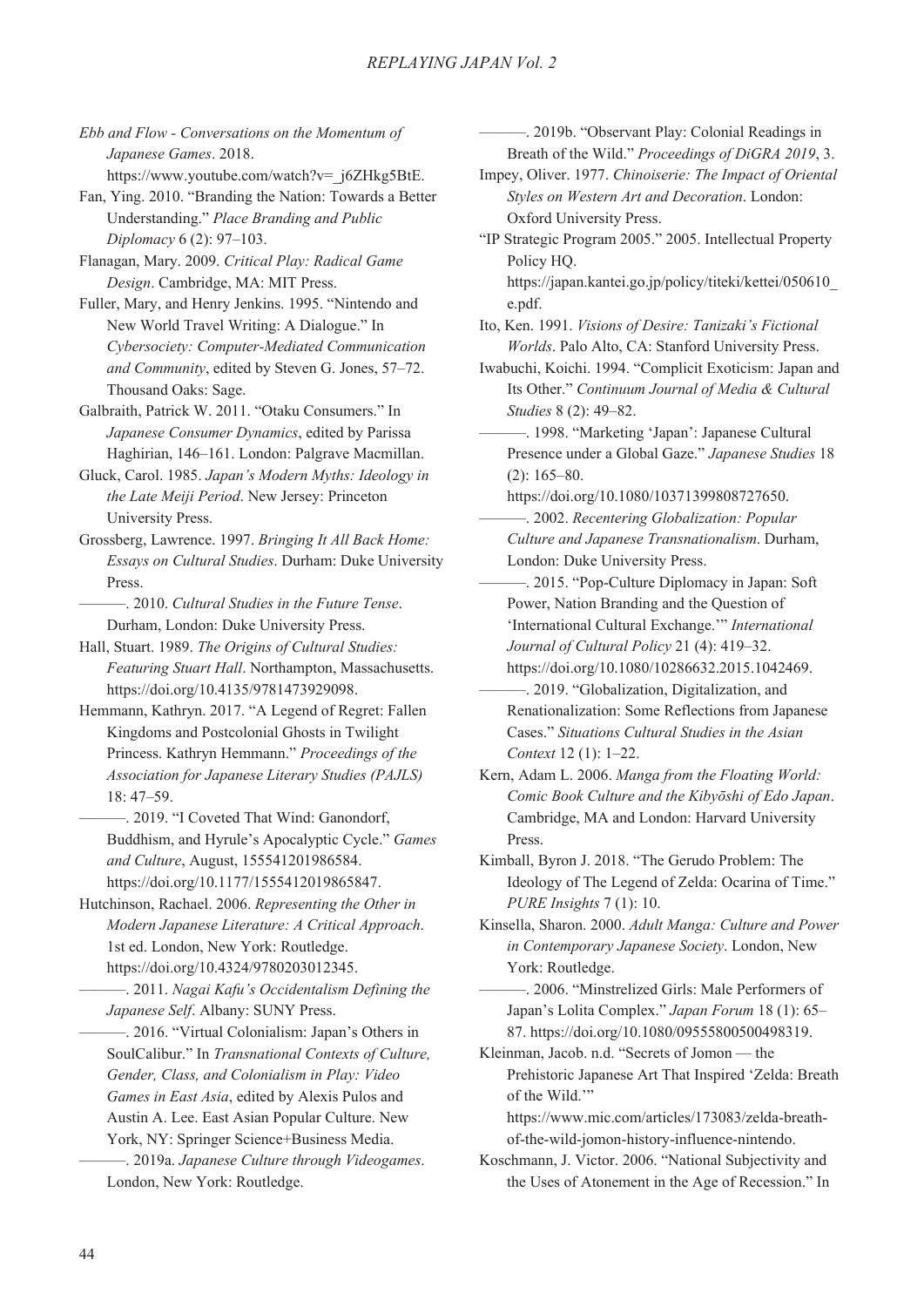*Japan after Japan: Social and Cultural Life from the Recessionary 1990s to the Present*, edited by Tomiko Yoda and Harry Harootunian, 122–41. Durham, London: Duke University Press.

- LaMarre, Thomas. 2005. *Shadows on the Screen: Tanizaki Jun'ichirō on Cinema and "Oriental" Aesthetics.* Michigan Monograph Series in Japanese Studies 53. Ann Arbor: University of Michigan Center for Japanese Studies.
- Lammes, Sybille. 2010. "Postcolonial Playgrounds: Games as Postcolonial Cultures." *Eludamos: Journal for Computer Game Culture* 4 (1): 7.
- Leack, Jonathan. 2017. "2017: The Year Japanese RPGs Caught Up To Western RPGs - GameRevolution." March 27, 2017. https://www.gamerevolution.com/features/13902- 2017-the-year-japanese-rpgs-caught-up-to-westernrpgs.
- Lie, John. 2001. *Multiethnic Japan*. Cambridge, MA and London: Harvard University Press.
- Magnet, Shoshana. 2006. "Playing at Colonization: Interpreting Imaginary Landscapes in the Video Game Tropico." *Journal of Communication Inquiry* 30 (2): 142–62.

https://doi.org/10.1177/0196859905285320.

Martin, Paul. 2018. "Race, Colonial History and National Identity: Resident Evil 5 as a Japanese Game." *Games and Culture* 13 (6): 568–86. https://doi.org/10.1177/1555412016631648.

- McAllister, Ken. 2004. *Game Work: Language, Power, and Computer Game Culture*. Tuscaloosa: University of Alabama Press.
- McLelland, Mark, ed. 2017. *The End of Cool Japan: Ethical, Legal, and Cultural Challenges to Japanese Popular Culture*. New York: Routledge.
- McRobbie, Angela. 2005. *The Uses of Cultural Studies: A Textbook*. Thousand Oaks: SAGE.
- Minear, Richard H. 1980. "Orientalism and the Study of Japan." *The Journal of Asian Studies* 39 (3): 507–517.
- Miyake, Toshio. 2015. "Towards Critical Occidentalism Studies: Re-Inventing the 'West' and 'Japan' in Mangaesque Popular Cultures." In *Mangaesque Popular Cultures: Contemporary Japan Challenges for a World Economic Power in Transition*, edited by Paolo Calvetti and Marcella Mariotti. Venice: Edizioni Ca'Foscari.

Monson, Melissa J. 2012. "Race-Based Fantasy Realm: Essentialism in the World of Warcraft." *Games and Culture* 7 (1): 48–71. https://doi.org/10.1177/1555412012440308.

Morris-Suzuki, Tessa. 1998. *Re-Inventing Japan: Time, Space, Nation*. Japan in the Modern World. Armonk, N.Y: M.E. Sharpe.

- Mouer, Ross Elliott, and Yoshio Sugimoto. 2000. "'Bunkoban No Tame No Atogaki' (Reflections on 'Nihonjinron' Some Twenty Years On)." In *Nihonjinron Ni Kansuru Junisho (Alternative Perspectives on Theories about the Nature of Japanese Society).*, 361 – 366. Tokyo: Chikuma Shobo.
- Mouer, Ross, and Yoshio Sugimoto. 1986. *Images of Japanese Society*. London: KPI Limited.
- Mukherjee, Souvik. 2017. *Videogames and Postcolonialism: Empire Plays Back*. Cham: Springer International Publishing. https://doi.org/10.1007/978- 3-319-54822-7.
- Murakami, Takashi, Nobuo Tsuji, Anne Nishimura Morse, and Museum of Fine Arts, Boston, eds. 2018. *Takashi Murakami: Lineage of Eccentrics: A Collaboration with Nobuo Tsuji and the Museum of Fine Arts, Boston*. First edition. Boston: MFA Publications, Museum of Fine Arts, Boston.
- Murray, Soraya. 2018. *On Video Games: The Visual Politics of Race, Gender and Space*. International Library of Visual Culture 27. London, New York: I.B.Tauris.
- Nakamura, Lisa. 2017. "Afterword: Racism, Sexism, and Gaming's Cruel Optimism." In *Gaming Representation: Race, Gender, and Sexuality in Video Games*, edited by Jennifer Malkowski and TreaAndrea M. Russworm, 245–50. Digital Game Studies. Bloomington: Indiana University Press.
- Narcisse, Evan. 2013. "The Man In Charge of Zelda Says He Wants to Keep Changing It." Kotaku. October 14, 2013. https://kotaku.com/the-man-in-charge-of-zeldasays-he-wants-to-keep-changi-1445001915.
- Nobuo, Tsuji. 2001. "Early Medieval Picture Scrolls as Ancestors of Anime and Manga." In *Births and Rebirths in Japanese Art: Essays Celebrating the Inauguration of the Sainsbury Institute for the Study of Japanese Arts and Cultures*, edited by Nicole Coolidge Rousmaniere. European Studies on Japan, v. 1. Leiden: Hotei Publishing.
- Nye, Joseph S. 1990. *Bound to Lead: The Changing Nature of American Power*. New York: Basic Books.
- Oguma, Eiji. 2002. *A Genealogy of "Japanese" Self-Images*. English ed. Japanese Society Series. Melbourne: Trans Pacific Press.
- Okabe, Tsugumi. 2013. "From Sherlock Holmes to 'Heisei' Holmes: Counter Orientalism and Post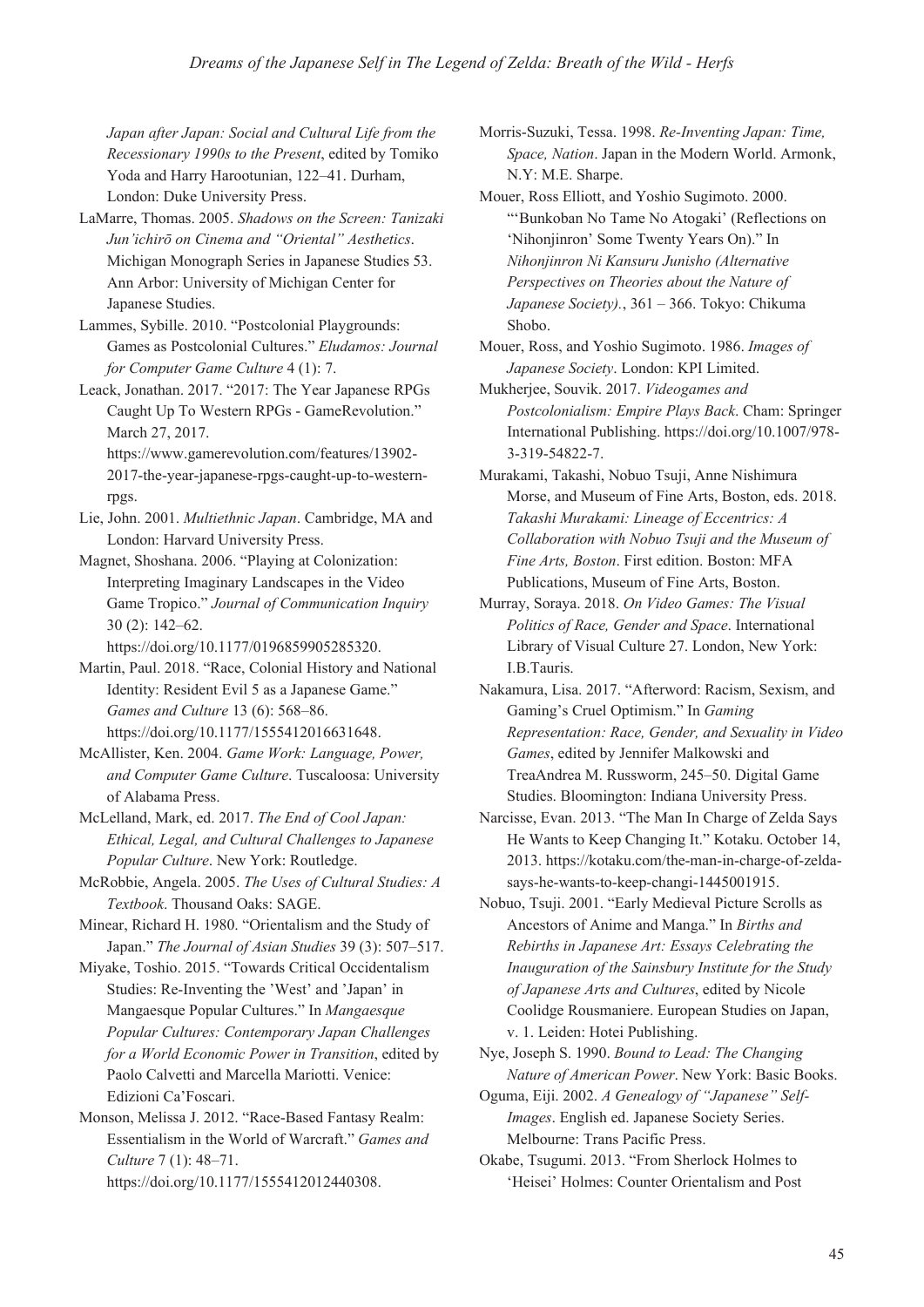Modern Parody in Aovama Gōshō's Detective Conan Manga Series." *International Journal of Comic Art,* 15 (1): 230–50.

- ———. 2019. "Global Partners against Crime: Rewriting Sherlock Holmes and Watson in Japanese Video Games." *REPLAYING JAPAN* 1: 40–51.
- Paul, Christopher A. 2012. *Wordplay and the Discourse of Video Games: Analyzing Words, Design, and Play*. Routledge Studies in New Media and Cyberculture. New York: Routledge.
- Picard, Martin. 2013. "The Foundation of Geemu: A Brief History of Early Japanese Video Games." *Game Studies* 13 (2).

http://gamestudies.org/1302/articles/picard.

- Plunkett, Luke. 2010. "Zelda: Skyward Sword Is Inspired By...Dead French Painters?" Kotaku. June 15, 2010. https://kotaku.com/zelda-skyward-sword-is-inspiredby-dead-french-paint-5564603.
- Rodman, Gilbert B. 2015. *Why Cultural Studies?* Chichester: Wiley Blackwell.
- Ryan, Michael, and Hanna Musiol, eds. 2008. *Cultural Studies: An Anthology*. Malden, MA: Blackwell Pub.
- Said, Edward W. 1978. *Orientalism*. 1st Vintage Books ed. New York: Vintage Books.
- Screech, Timon. 2002. *The Lens within the Heart: The Western Scientific Gaze and Popular Imagery in Later Edo Japan*. Honolulu: University of Hawai'i Press.
- Seraphine, Frederic. 2018. "Bonding with Horses and Other Animals in Breath of the Wild." In DiGRA Proceedings 2018.
- Shaheen, Jack G. 2015. *Reel Bad Arabs: How Hollywood Vilifies a People*. Northampton: Olive Branch Press.
- Shaw, Adrienne. 2014. *Gaming at the Edge: Sexuality and Gender at the Margins of Gamer Culture*. Minneapolis: University of Minnesota Press.
- Smith, Gaddis, and John W. Dower. 1986. *War without Mercy: Race and Power in the Pacific War*. New York: Pantheon Books.
- Souyri, Pierre. 2010. *Autonomy and War in the Sixteenth-Century Iga Region and the Birth of the Ninja Phenomenon*. Palo Alto, CA: Stanford University Press.
- Storey, John, ed. 1996. *What Is Cultural Studies? A Reader*. London: Arnold.
- ———. 2010. *Cultural Studies and the Study of Popular Culture*. Edinburgh: University Press.
- Subramanian, Samanth. 2017. "How to Sell a Country: The Booming Business of Nation Branding." *The Guardian*, November 7, 2017, sec. News.

https://www.theguardian.com/news/2017/nov/07/nati on-branding-industry-how-to-sell-a-country.

- Tanaka, Stefan. 1993. *Japan's Orient: Rendering Pasts into History*. Berkeley: University of California Press.
- *The Legend of Zelda: Breath of the Wild Gameplay with Eiji Aonuma – Nintendo Minute*. 2016. Nintendo. https://www.youtube.com/watch?v=WAWAQI0Q\_n w.
- *The Making of The Legend of Zelda: Breath of the Wild Video – The Beginning*. 2017. Nintendo. https://www.youtube.com/watch?v=30jGWna4- Ns&t=12s.
- Tromans, Nicholas, ed. 2008. *The Lure of the East: British Orientalist Painting*. New Haven: Yale University Press.
- Tsuruta, Kinya, ed. 1989. *The Walls Within: Images of Westerners in Japan and Images of the Japanese Abroad.* Vancouver, BC: Institute of Asian Research: University of British Columba.
- Ueno, Toshiya. 1999. "Techno-Orientalism and Media-Tribalism: On Japanese Animation and Rave Culture." *Third Text* 13 (47): 95–106.
- Voorhees, Gerald. 2012. "Neoliberal Multiculturalism in Mass Effect: The Government of Difference in Digital RPGs." *Dungeons, Dragons and Digital Denizens: The Digital Role-Playing Game, New York: Continuum*, 259–77.
- Webster, Andrew. 2017. "How Japanese Video Games Made a Comeback in 2017." *The Verge* (blog). June 3, 2017.

https://www.theverge.com/2017/6/30/15894404/japan -video-game-comeback-zelda-resident-evil-e3-2017.

- Weiner, Michael, ed. 2009. *Japan's Minorities: The Illusion of Homogeneity*. 2nd ed. London, New York: Routledge.
- White, Keaton C., and Shinichiro Tanaka, eds. 2018. *The Legend of Zelda, Breath of the Wild: Creating a Champion*. Milwaukie: Dark Horse Books.

*With Eyes Unclouded - How Studio Ghibli Inspired Breath of the Wild*. 2018.

- https://www.youtube.com/watch?v=2fPz7kGduT4. Yamakage, Motohisa. 2012. *The Essence of Shinto:*
- *Japan's Spiritual Heart*. New York: Kodansha.

Yegenoglu, Meyda. 2009. *Colonial Fantasies. Towards a Feminist Reading of Orientalism*. Cambridge, UK: Cambridge University Press.

http://public.ebookcentral.proquest.com/choice/public fullrecord.aspx?p=4637832.